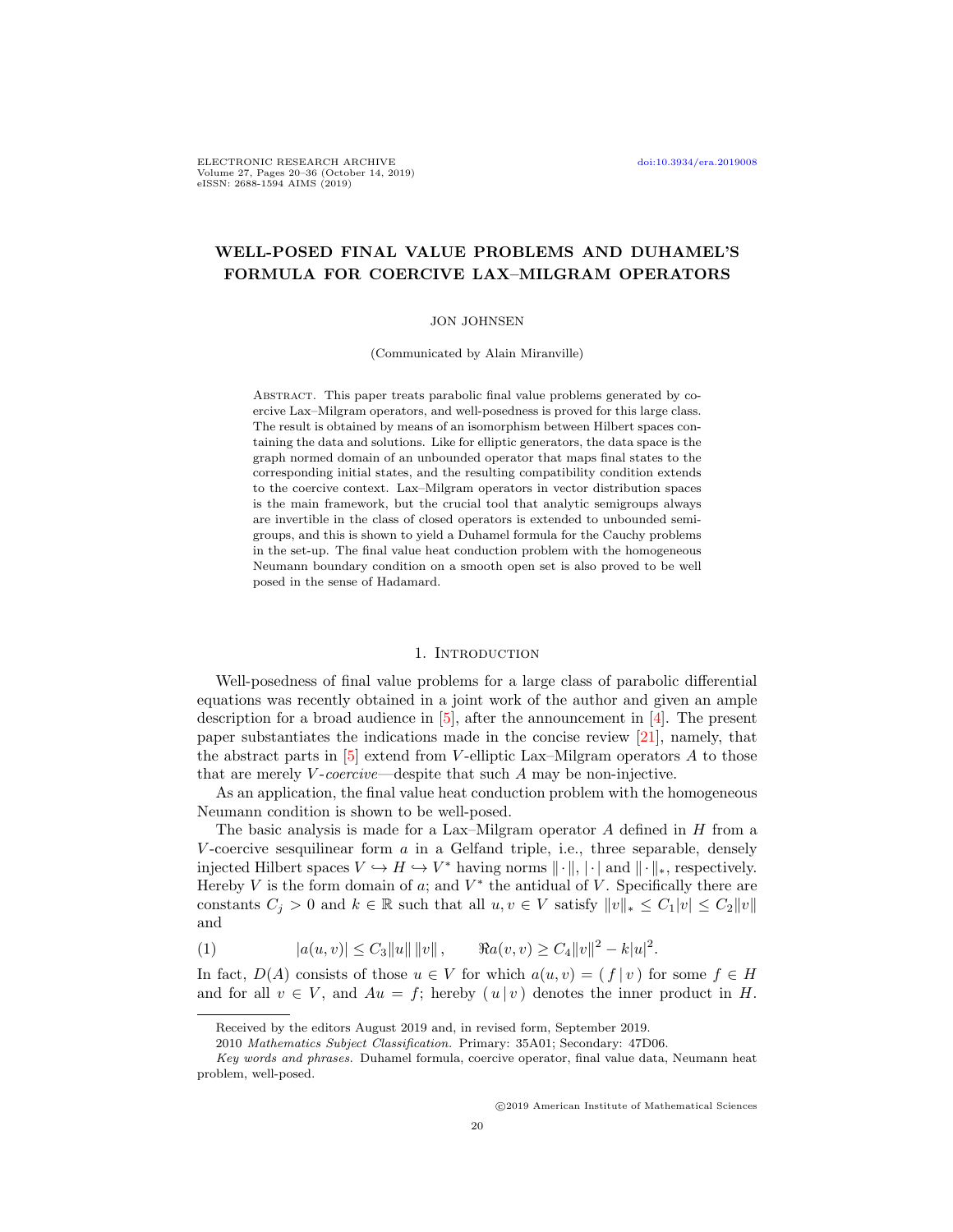There is also an extension  $A \in \mathbb{B}(V, V^*)$  given by  $\langle Au, v \rangle = a(u, v)$  for  $u, v \in V$ . This is uniquely determined as  $D(A)$  is dense in V.

Both a and A are referred to as V-elliptic if the above holds for  $k = 0$ ; then  $A \in \mathbb{B}(V, V^*)$  is a bijection. One may consult the book of Grubb [\[12\]](#page-15-2) or that of Helffer [\[14\]](#page-15-3), or [\[5\]](#page-15-0), for more details on the set-up and basic properties of the unbounded, but closed operator  $A$  in  $H$ . Especially  $A$  is self-adjoint in  $H$  if and only if  $a(v, w) = a(w, v)$ , which is not assumed; A may also be nonnormal in general.

In the framework of such a triple  $(H, V, a)$ , the general final value problem is this: for given data  $f \in L_2(0,T;V^*)$  and  $u_T \in H$ , determine the  $u \in \mathcal{D}'(0,T;V)$ such that

<span id="page-1-0"></span>(2) 
$$
\begin{cases} \partial_t u + Au = f & \text{in } \mathcal{D}'(0,T;V^*), \\ u(T) = u_T & \text{in } H. \end{cases}
$$

By definition of Schwartz' vector distribution space  $\mathcal{D}'(0,T;V^*)$  as the space of continuous linear maps  $C_0^{\infty}([0,T]) \to V^*$ , cf. [\[28\]](#page-16-1), the above equation means that for every scalar test function  $\varphi \in C_0^{\infty}(]0,T[)$  the identity  $\langle u, -\varphi' \rangle + \langle Au, \varphi \rangle = \langle f, \varphi \rangle$ holds in  $V^*$ .

As is well known, a wealth of parabolic Cauchy problems with homogeneous boundary conditions have been treated via triples  $(H, V, a)$  and the  $\mathcal{D}'(0, T; V^*)$ set-up in  $(2)$ ; cf. the work of Lions and Magenes  $[24]$ , Tanabe  $[30]$ , Temam  $[31]$ , Amann [\[2\]](#page-15-4) etc.

The theoretical analysis made in  $[4, 5, 21]$  $[4, 5, 21]$  $[4, 5, 21]$  $[4, 5, 21]$  shows that, in the V-elliptic case, the problem in [\(2\)](#page-1-0) is well posed, i.e., it has existence, uniqueness and stability of a solution  $u \in X$  for given data  $(f, u_T) \in Y$ , in certain Hilbertable spaces X, Y that were described explicitly. Hereby the data space  $Y$  is defined in terms of a particular compatibility condition, which was introduced for the purpose in [\[4,](#page-15-1) [5\]](#page-15-0). More precisely, there is even a linear homeomorphism  $X \leftrightarrow Y$ , which yields wellposedness in a strong form.

This has seemingly closed a gap in the theory, which had remained since the 1950's, even though the well-posedness is decisive for the interpretation and accuracy of numerical schemes for the problem (the work of John [\[19\]](#page-15-5) was pioneering, but also Eldén  $|8|$  could be mentioned). In rough terms, the results are derived from a useful structure on the reachable set for a general class of parabolic differential equations.

The main example treated in [\[4,](#page-15-1) [5\]](#page-15-0) is the heat conduction problem of characterising the  $u(t, x)$  that in a  $C^{\infty}$ -smooth bounded open set  $\Omega \subset \mathbb{R}^n$  with boundary  $\Gamma = \partial \Omega$  fulfil the equations (for  $\Delta = \partial_{x_1}^2 + \cdots + \partial_{x_n}^2$ ),

<span id="page-1-1"></span>(3) 
$$
\begin{cases} \partial_t u(t,x) - \Delta u(t,x) = f(t,x) & \text{for } t \in ]0,T[, x \in \Omega, \\ u(t,x) = g(t,x) & \text{for } t \in ]0,T[, x \in \Gamma, \\ u(T,x) = u_T(x) & \text{for } x \in \Omega. \end{cases}
$$

An area of interest of this could be a nuclear power plant hit by a power failure at  $t = 0$ : after power is regained at  $t = T > 0$ , and the reactor temperatures  $u_T(x)$  are measured, a calculation backwards in time could possibly settle whether at some  $t_0 < T$  the temperatures  $u(t_0, x)$  could cause damage to the fuel rods.

However, the Dirichlet condition  $u = g$  at the boundary  $\Gamma$  is of limited physical importance, so an extension to, e.g., the Neumann condition, which represents controlled heat flux at  $\Gamma$ , makes it natural to work out an extension to V-coercive Lax–Milgram operators A.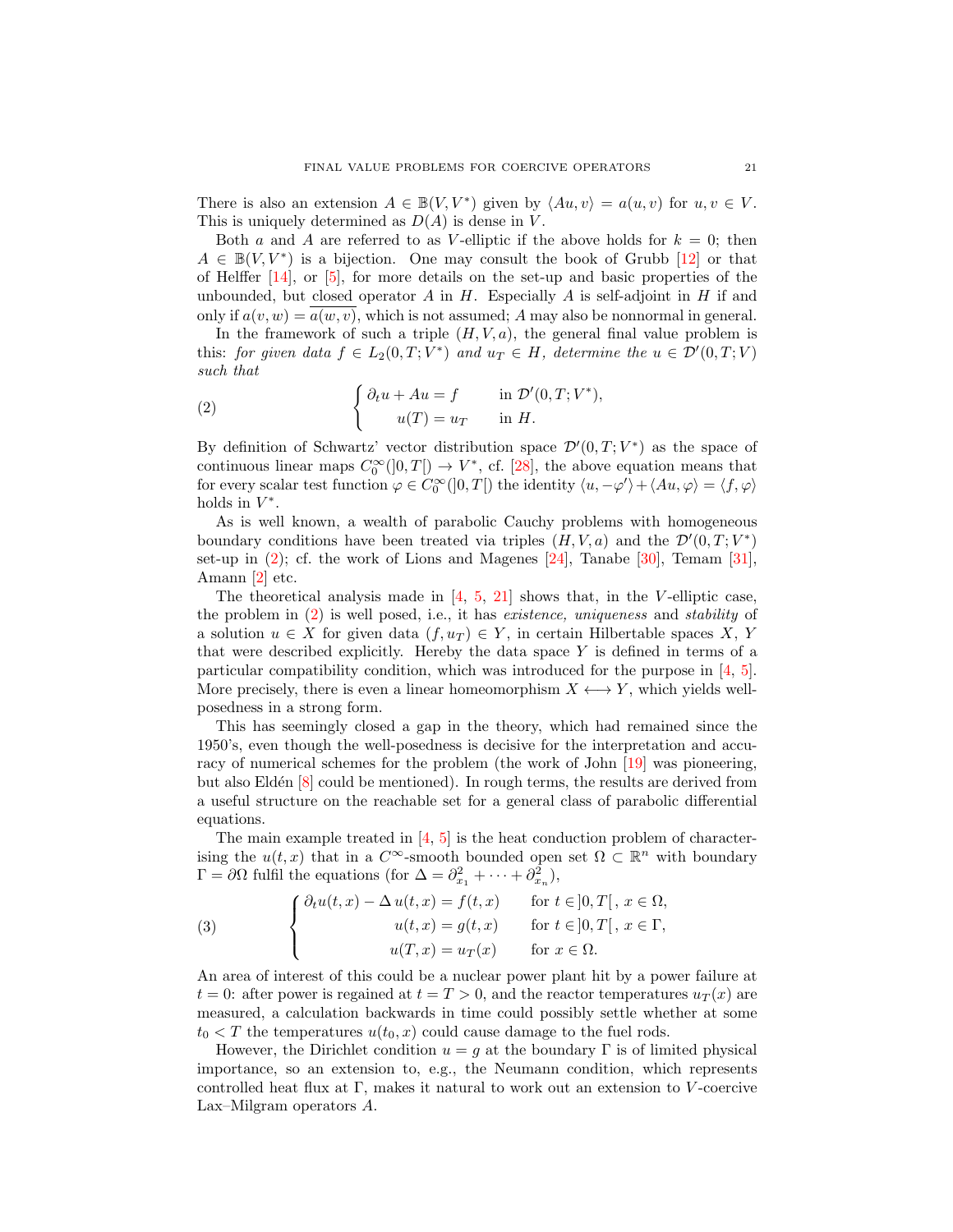In this connection it should be noted that when  $A$  is  $V$ -coercive (that is, satisfies [\(1\)](#page-0-0) only for some  $k > 0$ , it is possible that  $0 \in \sigma(A)$ , the spectrum of A, for example because  $\lambda = 0$  is an eigenvalue of A. In fact, this is the case for the Neumann realisation  $-\Delta_N$ , which has the space of constant functions  $\mathbb{C}1_{\Omega}$  as the null space. Well-posedness is obtained for the heat problem [\(3\)](#page-1-1) with a replacement of the Dirichlet condition by the homogeneous Neumann condition in Section [4](#page-12-0) below.

At first glance, it may seem surprising that the possible non-injectivity of the coercive operator A is *inconsequential* for the well-posedness of the final value problem [\(2\)](#page-1-0). In particular this means that the backward uniqueness— $u(T) = 0$  in H implies  $u(t) = 0$  in H for  $0 \le t < T$ —of the equation  $u' + Au = f$  will hold regardless of whether  $A$  is injective or not. This can be seen from the extensions of the abstract theory given below; in particular when the results are applied in Section [4](#page-12-0) to the case  $A = -\Delta_N$ .

The point of departure is to make a comparison of  $(2)$  with the corresponding Cauchy problem for the equation  $u' + Au = f$ . For this it is classical to seek solutions u in the Banach space

<span id="page-2-0"></span>(4)  
\n
$$
X = L_2(0, T; V) \bigcap C([0, T]; H) \bigcap H^1(0, T; V^*),
$$
\n
$$
||u||_X = \left(\int_0^T ||u(t)||^2 dt + \sup_{0 \le t \le T} |u(t)|^2 + \int_0^T (||u(t)||_*^2 + ||u'(t)||_*^2) dt\right)^{1/2}.
$$

In fact, the following result is essentially known from the work of Lions and Magenes [\[24\]](#page-16-2):

<span id="page-2-2"></span>**Proposition 1.** Let V be a separable Hilbert space with  $V \subseteq H$  algebraically, topologically and densely, and let A denote the Lax–Milgram operator induced by a V-coercive, bounded sesquilinear form on V, as well as its extension  $A \in \mathbb{B}(V, V^*)$ . When  $u_0 \in H$  and  $f \in L_2(0,T;V^*)$  are given, then there is a uniquely determined solution u belonging to  $X$ , cf.  $(4)$ , of the Cauchy problem

<span id="page-2-1"></span>(5) 
$$
\begin{cases} \partial_t u + Au = f & \text{in } \mathcal{D}'(0,T;V^*), \\ u(0) = u_0 & \text{in } H. \end{cases}
$$

The solution operator  $(f, u_0) \mapsto u$  is continuous  $L_2(0, T; V^*) \oplus H \to X$ , and problem [\(5\)](#page-2-1) is well-posed.

Remarks on the classical reduction from the V-coercive case to the elliptic one will follow in Section [3.](#page-8-0) The stated continuity of the solution operator is well known to the experts. But for the reader's convenience, in Proposition [7](#page-9-0) below, the continuity is shown by explicit estimates using Grönwall's lemma; these may be of independent interest.

Whilst the below expression for the solution hardly is surprising at all, it has seemingly not been obtained hitherto in the present context of V-coercive Lax– Milgram operators A and general triples  $(H, V, a)$ :

<span id="page-2-4"></span>**Proposition 2.** The unique solution u in X provided by Proposition [1](#page-2-2) is given by Duhamel's formula,

<span id="page-2-3"></span>(6) 
$$
u(t) = e^{-tA}u_0 + \int_0^t e^{-(t-s)A} f(s) ds \quad \text{for } 0 \le t \le T.
$$

Here each of the three terms belongs to X.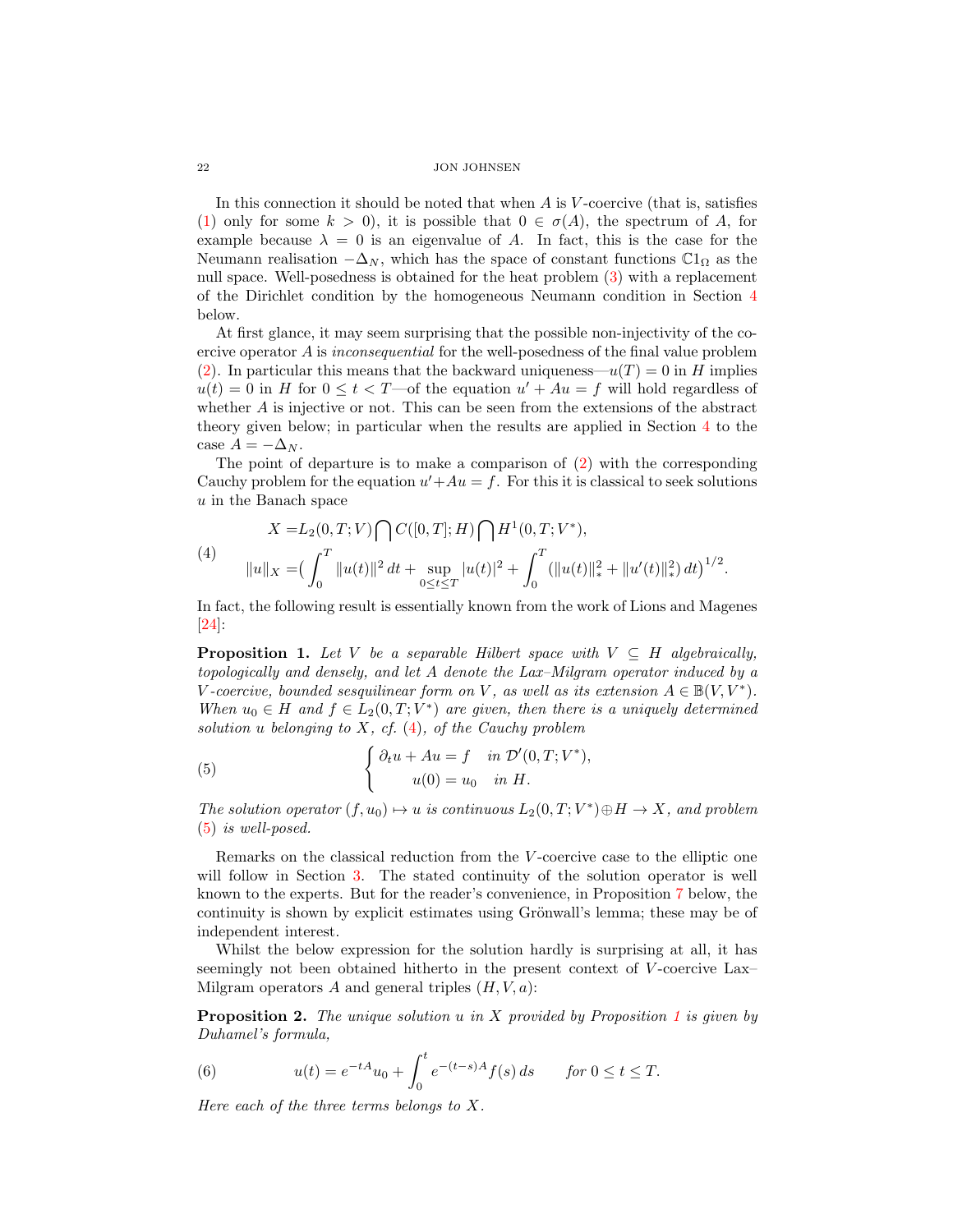As shown in Section [3](#page-8-0) below, it suffices for  $(6)$  to reinforce the classical integration factor technique by *injectivity* of the semigroup  $e^{-tA}$ .

In fact, it is exploited in  $(6)$  and throughout that  $-A$  generates an analytic semigroup  $e^{-zA}$  in  $\mathbb{B}(H)$ . As a consequence of the analyticity, the family of operators  $e^{-zA}$  was shown in [\[5\]](#page-15-0) to consist of *injections* on H in case A is V-elliptic. This extends to general  $\hat{V}$ -coercive A, as accounted for in Proposition [5](#page-7-0) below. Hence  $e^{-tA}$  also in the present paper has the inverse  $e^{tA} := (e^{-tA})^{-1}$  for  $t > 0$ .

For  $t = T$ , the Duhamel formula [\(6\)](#page-2-3) obviously yields a *bijection*  $u(0) \leftrightarrow u(T)$ between the initial and terminal states (for fixed f), as one can solve for  $u_0$  by means of the inverse  $e^{TA}$ . In particular backwards uniqueness of the solutions to  $u' + Au = f$  holds in the large class X.

Returning to the final value problem  $(2)$  it would be natural to seek solutions u in the same space X. This turns out to be possible only when the data  $(f, u_T)$  are subjected to substantial further conditions.

To formulate these, it is noted that the above inverse  $e^{tA}$  enters the theory through its domain, which in the algebraic sense simply is a range, namely  $D(e^{tA}) =$  $R(e^{-tA})$ ; but this domain has the structural advantage of being a Hilbert space under the graph norm  $||u|| = (|u|^2 + |e^{tA}u|^2)^{1/2}$ .

For  $t = T$  the domains  $D(e^{TA})$  have a decisive role in the well-posedness result below, where condition [\(9\)](#page-3-0) is a fundamental clarification for the final value problem in [\(2\)](#page-1-0) and the parabolic problems it represents.

<span id="page-3-2"></span>Another ingredient in [\(9\)](#page-3-0) is the yield  $y_f$  of the source term  $f: [0, T] \to V^*$ , i.e.

(7) 
$$
y_f = \int_0^T e^{-(T-t)A} f(t) dt.
$$

Hereby it is used that  $e^{-tA}$  extends to an analytic semigroup in  $V^*$ , as the extension  $A \in \mathbb{B}(V, V^*)$  is an unbounded operator in the Hilbertable space  $V^*$  satisfying the necessary estimates (cf. Remark [4;](#page-8-1) and also [\[5,](#page-15-0) Lem. 5] for the extension). So  $y_f$  is a priori a vector in  $V^*$ , but in fact  $y_f$  lies in H as Proposition [2](#page-2-4) shows it equals the final state of a solution in  $C([0, T], H)$  of a Cauchy problem having  $u_0 = 0$ .

These remarks on  $y_f$  make it clear that in the following main result of the paper which relaxes the assumption of V-ellipticity in  $[4, 5]$  $[4, 5]$  to V-coercivity—the difference in  $(9)$  is a member of  $H$ :

<span id="page-3-3"></span>**Theorem 1.1.** Let A be a V-coercive Lax-Milgram operator defined from a triple  $(H, V, a)$  as above. Then the abstract final value problem [\(2\)](#page-1-0) has a solution  $u(t)$ belonging the space X in [\(4\)](#page-2-0), if and only if the data  $(f, u_T)$  belong to the subspace

(8) 
$$
Y \subset L_2(0,T;V^*) \oplus H
$$

defined by the condition

<span id="page-3-0"></span>(9) 
$$
u_T - \int_0^T e^{-(T-t)A} f(t) dt \in D(e^{TA}).
$$

In the affirmative case, the solution  $u$  is uniquely determined in  $X$  and

<span id="page-3-1"></span>(10) 
$$
||u||_X \le c \Big(|u_T|^2 + \int_0^T ||f(t)||_*^2 dt + \Big| e^{TA} \Big(u_T - \int_0^T e^{-(T-t)A} f(t) dt \Big) \Big|^2 \Big)^{1/2}
$$
  
=  $c ||(f, u_T)||_Y$ ,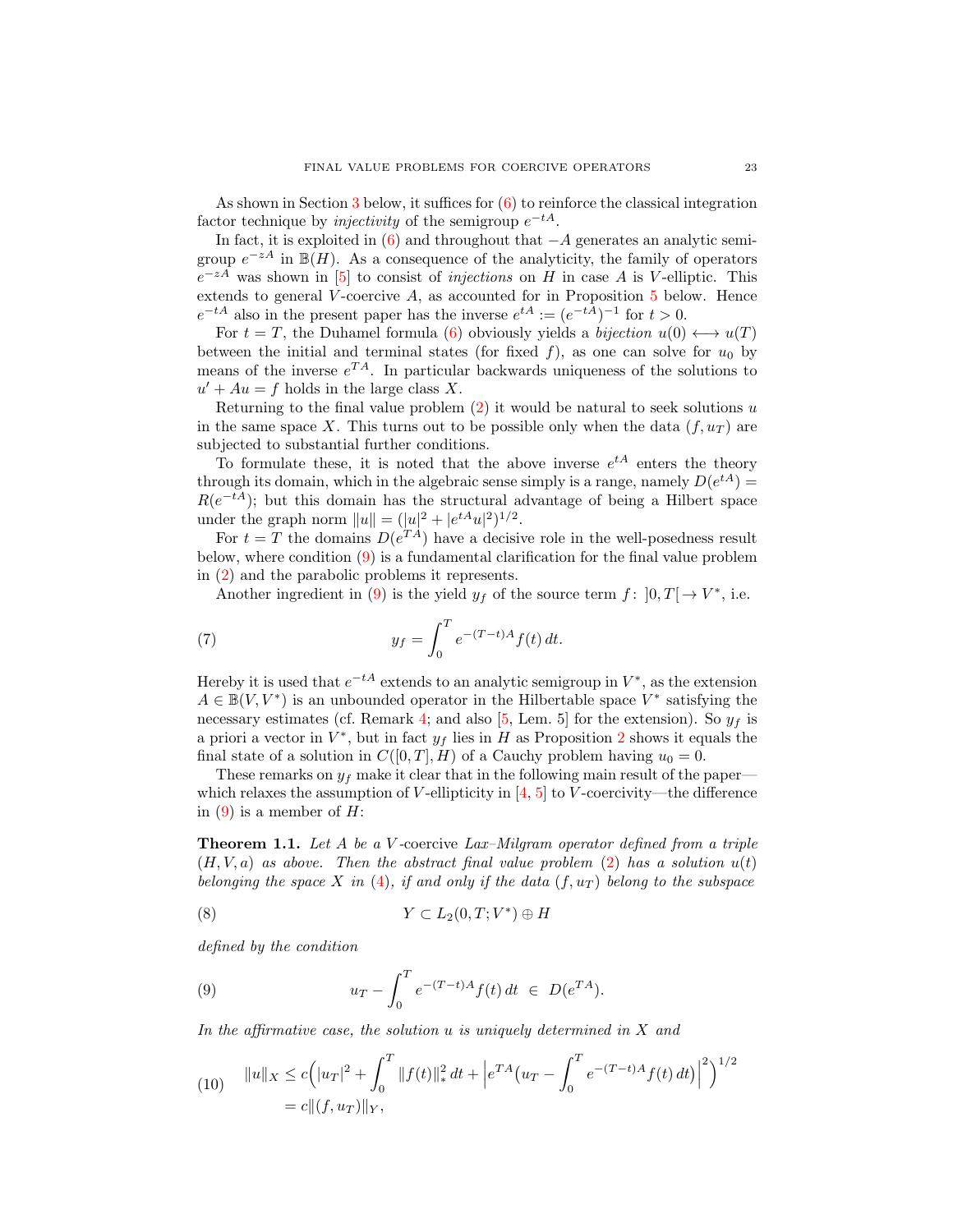whence the solution operator  $(f, u_T) \mapsto u$  is continuous  $Y \to X$ . Moreover,

<span id="page-4-1"></span>(11) 
$$
u(t) = e^{-tA}e^{TA}\left(u_T - \int_0^T e^{-(T-t)A}f(t) dt\right) + \int_0^t e^{-(t-s)A}f(s) ds,
$$

where all terms belong to X as functions of  $t \in [0,T]$ , and the difference in [\(9\)](#page-3-0) equals  $e^{-TA}u(0)$  in H.

The norm on the data space Y in  $(10)$  is seen at once to be the graph norm of the composite map

(12) 
$$
L_2(0,T;V^*) \oplus H \xrightarrow{\Phi} H \xrightarrow{e^{TA}} H
$$

given by  $(f, u_T) \mapsto u_T - y_f \mapsto e^{TA}(u_T - y_f)$  and  $\Phi(f, u_T) = u_T - y_f$ .

In fact, the solvability criterion [\(9\)](#page-3-0) means that  $e^{TA}\Phi$  must be defined at  $(f, u_T)$ , so the data space Y is its domain. Being an inverse,  $e^{TA}$  is a closed operator in H, and so is  $e^{TA}\Phi$ ; hence  $Y = D(e^{TA}\Phi)$  is complete. Now, since in [\(10\)](#page-3-1) the Banach space  $V^*$  is Hilbertable, so is Y.

Thus the unbounded operator  $e^{TA}\Phi$  is a key ingredient in the rigorous treatment of the final value problem [\(2\)](#page-1-0). In control theoretic terms, the role of  $e^{TA}\Phi$  is to provide the unique initial state given by

(13) 
$$
u(0) = e^{TA} \Phi(f, u_T) = e^{TA} (u_T - y_f),
$$

which is steered by f to the final state  $u(T) = u_T$ ; cf. the Duhamel formula [\(6\)](#page-2-3).

Criterion [\(9\)](#page-3-0) is a generalised *compatibility* condition on the data  $(f, u_T)$ ; such conditions have long been known in the theory of parabolic problems, cf. Remark [7.](#page-14-0) The presence of  $e^{-(T-t)A}$  and the integral over [0, T] makes [\(9\)](#page-3-0) non-local in both space and time. This aspect is further complicated by the reference to  $D(e^{TA})$ , which for larger final times  $T$  typically gives increasingly stricter conditions:

**Proposition 3.** If the spectrum  $\sigma(A)$  of A is not contained in the strip  $\{z \in \mathbb{C} \mid$  $\overline{\phantom{a}}$  $-k \leq \Re z \leq k$ , whereby k is the constant from [\(1\)](#page-0-0), then the domains  $D(e^{tA})$  form a strictly descending chain, that is,

<span id="page-4-0"></span>(14) 
$$
H \supsetneq D(e^{tA}) \supsetneq D(e^{t'A}) \quad \text{for } 0 < t < t'.
$$

This results from the injectivity of  $e^{-tA}$  via well-known facts for semigroups reviewed in [\[5,](#page-15-0) Thm. 11] (with reference to [\[26\]](#page-16-5)). In fact, the arguments given for  $k = 0$  in [\[5,](#page-15-0) Prop. 11] apply mutatis mutandis.

Now,  $(6)$  also shows that  $u(T)$  has two radically different contributions, even if A has nice properties. First, for  $t = T$  the integral equals  $y_f$ , which can be *anywhere* in H. Indeed,  $f \mapsto y_f$  is a continuous surjection  $y_f : L_2(0,T; V^*) \to H$ . This was shown for  $k = 0$  via the Closed Range Theorem in [\[5,](#page-15-0) Prop. 5], and for  $k > 0$ surjectivity follows from this case as  $e^{-(T-s)A}f(s) = e^{-(T-s)(A+kI)}e^{-sk}f(s)$  in [\(7\)](#page-3-2), whereby  $A + kI$  is V-elliptic and  $f \mapsto e^{-sk} f$  is a bijection on  $L_2(0, T; V^*)$ .

Secondly,  $e^{-tA}u(0)$  solves  $u' + Au = 0$ , and for  $u(0) \neq 0$  and V-elliptic A it is a precise property in non-selfadjoint dynamics that the "height"  $h(t) = |e^{-tA}u(0)|$  is

strictly positive  $(h > 0)$ ,

strictly decreasing  $(h' < 0)$ ,

strictly convex ( $\Leftarrow h'' > 0$ ).

Whilst this holds if A is self-adjoint or normal, it was emphasized in [\[5\]](#page-15-0) that it suffices that A is just hyponormal (i.e.,  $D(A) \subset D(A^*)$  and  $|Ax| \geq |A^*x|$  for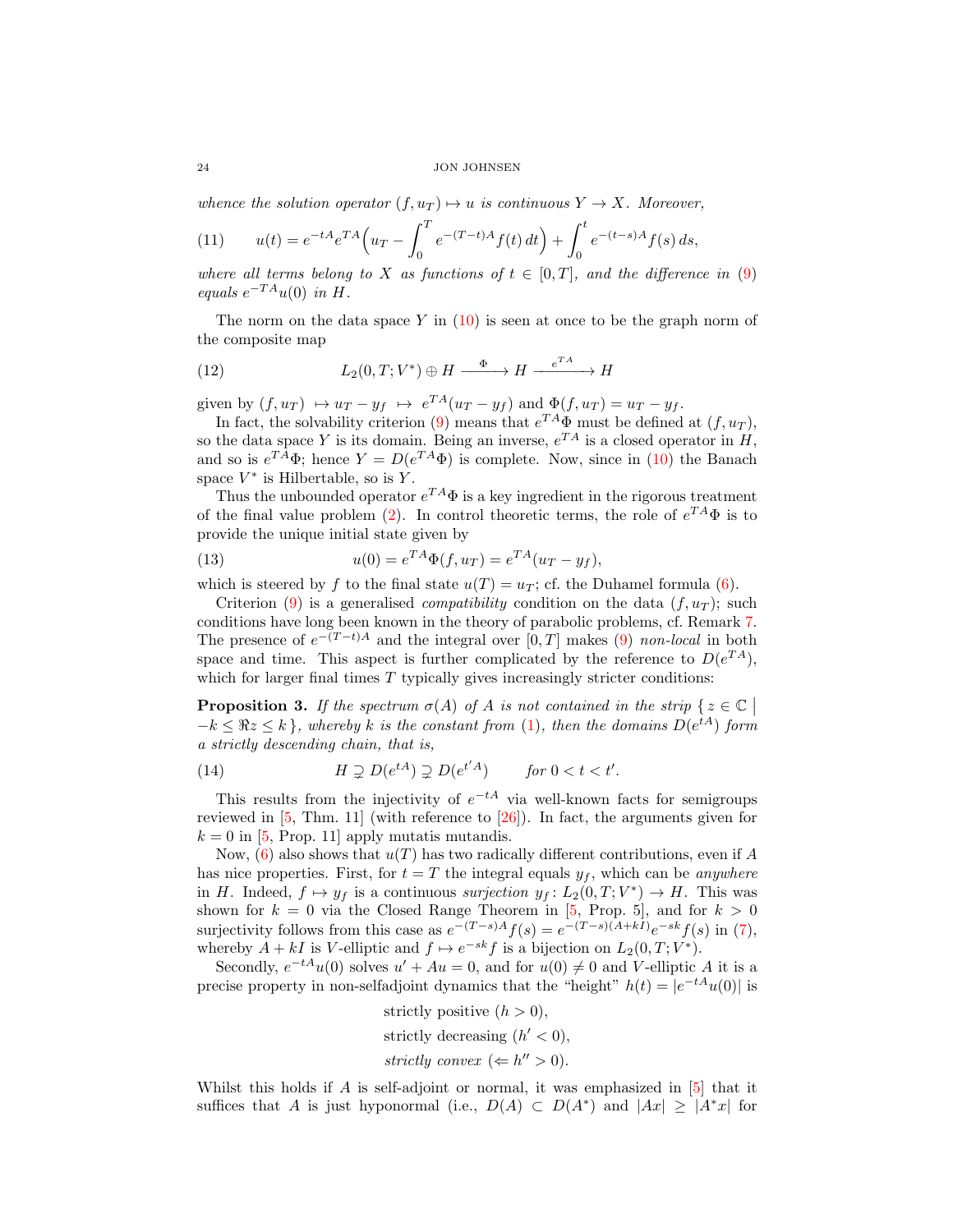$x \in D(A)$ , following Janas [\[18\]](#page-15-7)). Recently this was followed up by the author in [\[20\]](#page-16-6), where the stronger logarithmic convexity of  $h(t)$  was proved *equivalent* to the formally weaker property of A that, for  $x \in D(A^2)$ ,

<span id="page-5-0"></span>(15) 
$$
2(\Re(Ax \mid x))^2 \leq \Re(A^2x \mid x)|x|^2 + |Ax|^2|x|^2.
$$

For  $V$ -coercive  $A$  only the strict decrease may need to be relinquished. Indeed, the strict positivity  $h(t) > 0$  follows by the injectivity of  $e^{-tA}$  in Proposition [5](#page-7-0) below. Moreover, the characterisation in [\[20,](#page-16-6) Lem. 2.2] of the log-convex  $C^2$ -functions  $f(t)$ on  $[0, \infty)$  as the solutions of the differential inequality  $f'' \cdot f \geq (f')^2$  and the resulting criterion for A in [\(15\)](#page-5-0) apply verbatim to the coercive case; hereby the differential calculus in Banach spaces is exploited in a classical derivation of the formulae for  $u(t) = e^{-tA}u(0),$ 

(16) 
$$
h'(t) = -\frac{\Re(Au(t))|u(t)|}{|u(t)|},
$$

(17) 
$$
h''(t) = \frac{\Re(A^2u(t) | u(t)) + |Au(t)|^2}{|u(t)|} - \frac{(\Re(Au(t) | u(t)))^2}{|u(t)|^3}.
$$

But it is due to the strict positivity  $|e^{-tA}u(0)| > 0$  for  $t \ge 0$  in the denominators that the expressions make sense, so injectivity of  $e^{-tA}$  also enters crucially at this point. Similarly the singularity of  $|\cdot|$  at the origin poses no problems for the mere differentiation of  $h(t)$ . Therefore it is likely that the natural formulas for  $h'$ ,  $h''$ have not been rigorously proved before [\[21\]](#page-16-0). These remarks also shed light on the usefulness of Proposition [5](#page-7-0) below.

However, the stiffness intrinsic to *strict* convexity, hence to log-convexity, corresponds well with the fact that  $u(T) = e^{-T A} u(0)$  in any case is confined to a dense, but very small space, as by the analyticity

<span id="page-5-1"></span>(18) 
$$
u(T) \in \bigcap_{n \in \mathbb{N}} D(A^n).
$$

For  $u' + Au = f$ , the possible  $u_T$  will hence be a sum of some arbitrary  $y_f \in H$  and a stiff term  $e^{-T A}u(0)$ . Thus  $u_T$  can be prescribed in the affine space  $y_f + D(e^{T A})$ . As any  $y_f \neq 0$  will shift  $D(e^{TA}) \subset H$  in an arbitrary direction,  $u(T)$  can be expected anywhere in H (unless  $y_f \in D(e^{TA})$  is known). So neither [\(18\)](#page-5-1) nor  $u(T) \in D(e^{TA})$ can be expected to hold if  $y_f \neq 0$ —not even if  $|y_f|$  is much smaller than  $|e^{-TA}u(0)|$ . Hence it seems best for final value problems to consider inhomogeneous problems from the outset.

Remark 1. To give some backgound, two classical observations for the homogeneous case  $f = 0$ ,  $g = 0$  in [\(3\)](#page-1-1) are recalled. First there is the smoothing effect for  $t > 0$  of parabolic Cauchy problems, which means that  $u(t, x) \in C^{\infty}(0, T] \times \overline{\Omega}$ whenever  $u_0 \in L_2(\Omega)$ . (Rauch [\[27,](#page-16-7) Thm. 4.3.1] has a version for  $\Omega = \mathbb{R}^n$ ; Evans [\[9,](#page-15-8) Thm. 7.1.7] gives the stronger result  $u \in C^{\infty}([0, T] \times \overline{\Omega})$  when  $f \in C^{\infty}([0, T] \times \overline{\Omega})$ ,  $g = 0$  and  $u_0 \in C^{\infty}(\overline{\Omega})$  fulfill the classical compatibility conditions at  $\{0\} \times \Gamma$  which for  $f = 0$ ,  $g = 0$  gives the  $C^{\infty}$  property on  $[\varepsilon, T] \times \overline{\Omega}$  for any  $\varepsilon > 0$ , hence on  $[0, T] \times \overline{\Omega}$ . Therefore  $u(T, \cdot) \in C^{\infty}(\overline{\Omega})$ ; whence [\(3\)](#page-1-1) with  $f = 0, g = 0$  cannot be solved if  $u_T$  is prescribed arbitrarily in  $L_2(\Omega)$ . But this just indicates an asymmetry in the properties of the initial and final value problems.

Secondly, there is a phenomenon of  $L_2$ -instability in case  $f = 0$ ,  $g = 0$  in [\(3\)](#page-1-1), which perhaps was first described by Miranker [\[25\]](#page-16-8). The instability is found via the Dirichlet realization of the Laplacian,  $-\Delta_D$ , and its  $L_2(\Omega)$ -orthonormal basis  $e_1(x), e_2(x), \ldots$  of eigenfunctions associated to the usual ordering of its eigenvalues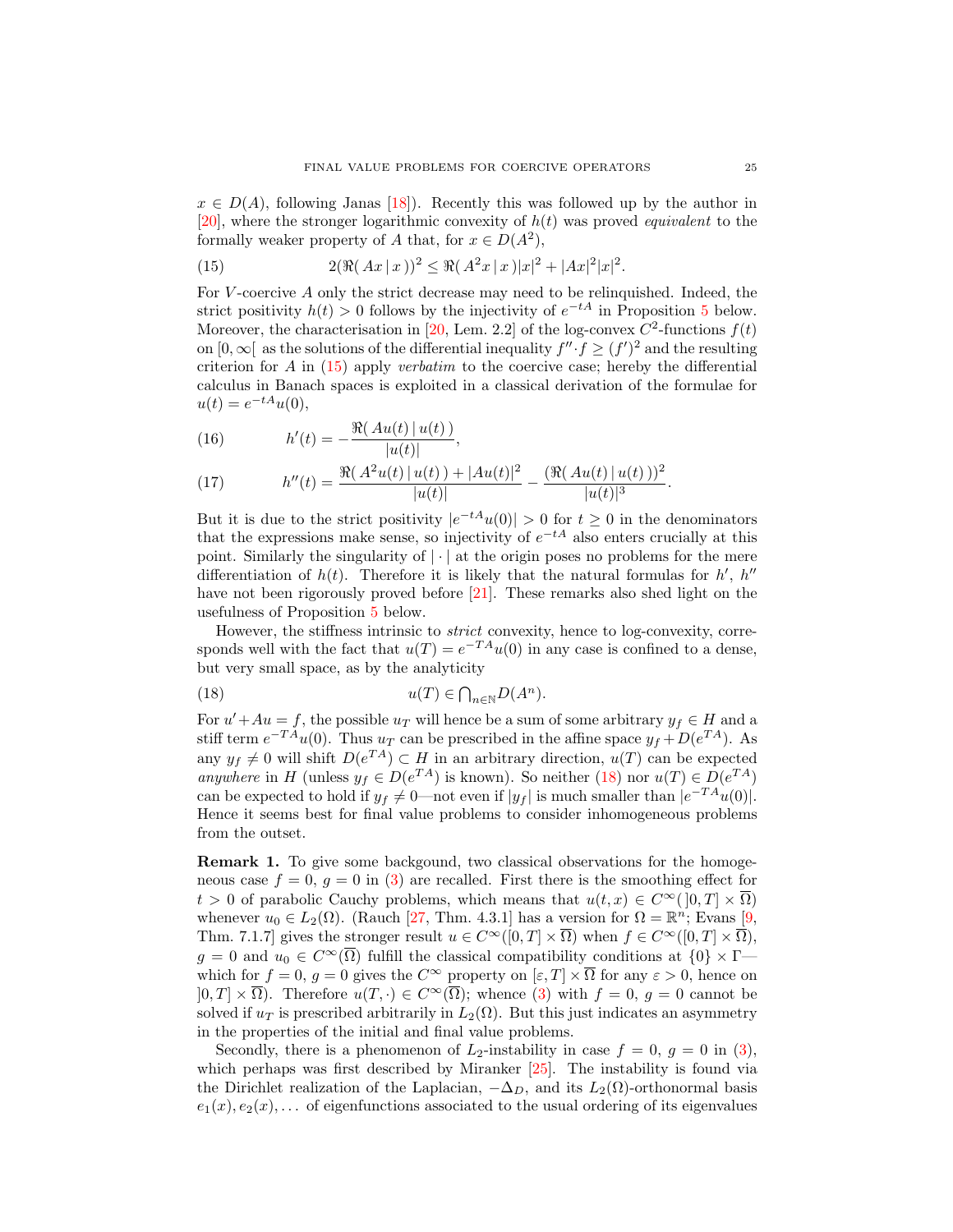$0 < \lambda_1 \leq \lambda_2 \leq \ldots$ , which via Weyl's law for the counting function, cf. [\[6,](#page-15-9) Ch. 6.4], gives

<span id="page-6-0"></span>(19) 
$$
\lambda_j = \mathcal{O}(j^{2/n}) \quad \text{for } j \to \infty.
$$

This basis gives rise to a sequence of final value data  $u_{T,j}(x) = e_j(x)$  lying on the unit sphere in  $L_2(\Omega)$  as  $||u_{T,j}|| = ||e_j|| = 1$  for  $j \in \mathbb{N}$ . But the corresponding solutions to  $u' - \Delta u = 0$ , i.e.  $u_j(t,x) = e^{(T-t)\lambda_j} e_j(x)$ , have initial states  $u(0,x)$ with  $L_2$ -norms that because of  $(19)$  grow *rapidly* with the index j,

(20) 
$$
||u_j(0, \cdot)|| = e^{T\lambda_j} ||e_j|| = e^{T\lambda_j} \nearrow \infty.
$$

This  $L_2$ -instability cannot be removed, of course, but it only indicates that the  $L_2(\Omega)$ -norm is an insensitive choice for problem [\(3\)](#page-1-1). The task is hence to obtain a norm on  $u_T$  giving better control over the backward calculations of  $u(t, x)$ —for the inhomogeneous heat problem [\(3\)](#page-1-1), an account of this was given in [\[5\]](#page-15-0).

Remark 2. Almog, Grebenkov, Helffer, Henry [\[1,](#page-15-10) [10,](#page-15-11) [11\]](#page-15-12) studied the complex Airy operator  $-\Delta + i x_1$  recently via triples  $(H, V, a)$ , leading to Dirichlet, Neumann, Robin and transmission boundary conditions, in bounded and unbounded regions. Theorem [1.1](#page-3-3) is expected to apply to final value problems for those of their reali-sations that satisfy the coercivity condition in [\(1\)](#page-0-0). However,  $-\Delta + i x_1$  has empty spectrum on  $\mathbb{R}^n$ , cf. the fundamental paper of Herbst [\[15\]](#page-15-13), so it remains to be seen for which of the regions in  $[1, 10, 11]$  $[1, 10, 11]$  $[1, 10, 11]$  $[1, 10, 11]$  there is a strictly descending chain of domains as in [\(14\)](#page-4-0).

# 2. Preliminaries: Injectivity of analytic semigroups

As indicated in the introduction, it is central to the analysis of final value problems that an analytic semigroup of operators, like  $e^{t\Delta_D}$ , always consists of *injections*. This shows up both at the technical and conceptual level, that is, both in the proofs and in the objects that enter the theorem.

A few aspects of semigroup theory in a complex Banach space B is therefore recalled. Besides classical references by Davies [\[7\]](#page-15-14), Pazy [\[26\]](#page-16-5), Tanabe [\[30\]](#page-16-3) or Yosida [\[32\]](#page-16-9), a more recent account is given in [\[3\]](#page-15-15).

The generator is  $\mathbf{A}x = \lim_{t\to 0^+} \frac{1}{t} (e^{t\mathbf{A}}x-x)$ , where x belongs to the domain  $D(\mathbf{A})$ when the limit exists.  $A$  is a densely defined, closed linear operator in  $B$  that for some  $\omega \geq 0$ ,  $M \geq 1$  satisfies the resolvent estimates  $\| (\mathbf{A} - \lambda)^{-n} \|_{\mathbb{B}(B)} \leq M/(\lambda - \omega)^n$ for  $\lambda > \omega$ ,  $n \in \mathbb{N}$ .

The corresponding  $C_0$ -semigroup of operators  $e^{tA} \in B(B)$  is of type  $(M, \omega)$ : it fulfils that  $e^{t\mathbf{A}}e^{s\mathbf{A}} = e^{(s+t)\mathbf{A}}$  for  $s, t \geq 0$ ,  $e^{0\mathbf{A}} = I$  and  $\lim_{t \to 0^+} e^{t\mathbf{A}}x = x$  for  $x \in B$ ; whilst

(21) 
$$
\|e^{tA}\|_{\mathbb{B}(B)} \le Me^{\omega t} \quad \text{for } 0 \le t < \infty.
$$

Indeed, the Laplace transformation  $(\lambda I - A)^{-1} = \int_0^\infty e^{-t\lambda} e^{tA} dt$  gives a bijection of the semigroups of type  $(M, \omega)$  onto (the resolvents of) the stated class of generators.

To elucidate the role of *injectivity*, recall that if  $e^{tA}$  is analytic,  $u' = Au$ ,  $u(0) =$  $u_0$  is uniquely solved by  $u(t) = e^{t\mathbf{A}}u_0$  for every  $u_0 \in B$ . Here injectivity of  $e^{t\mathbf{A}}$  is equivalent to the important geometric property that the trajectories of two solutions  $e^{t\mathbf{A}}v$  and  $e^{t\mathbf{A}}w$  of  $u' = \mathbf{A}u$  have no confluence point in B for  $v \neq w$ .

Nevertheless, the literature seems to have focused on examples of semigroups with non-invertibility of  $e^{tA}$ , like [\[26,](#page-16-5) Ex. 2.2.1]; these necessarily concern nonanalytic cases. The well-known result below gives a criterion for A to generate a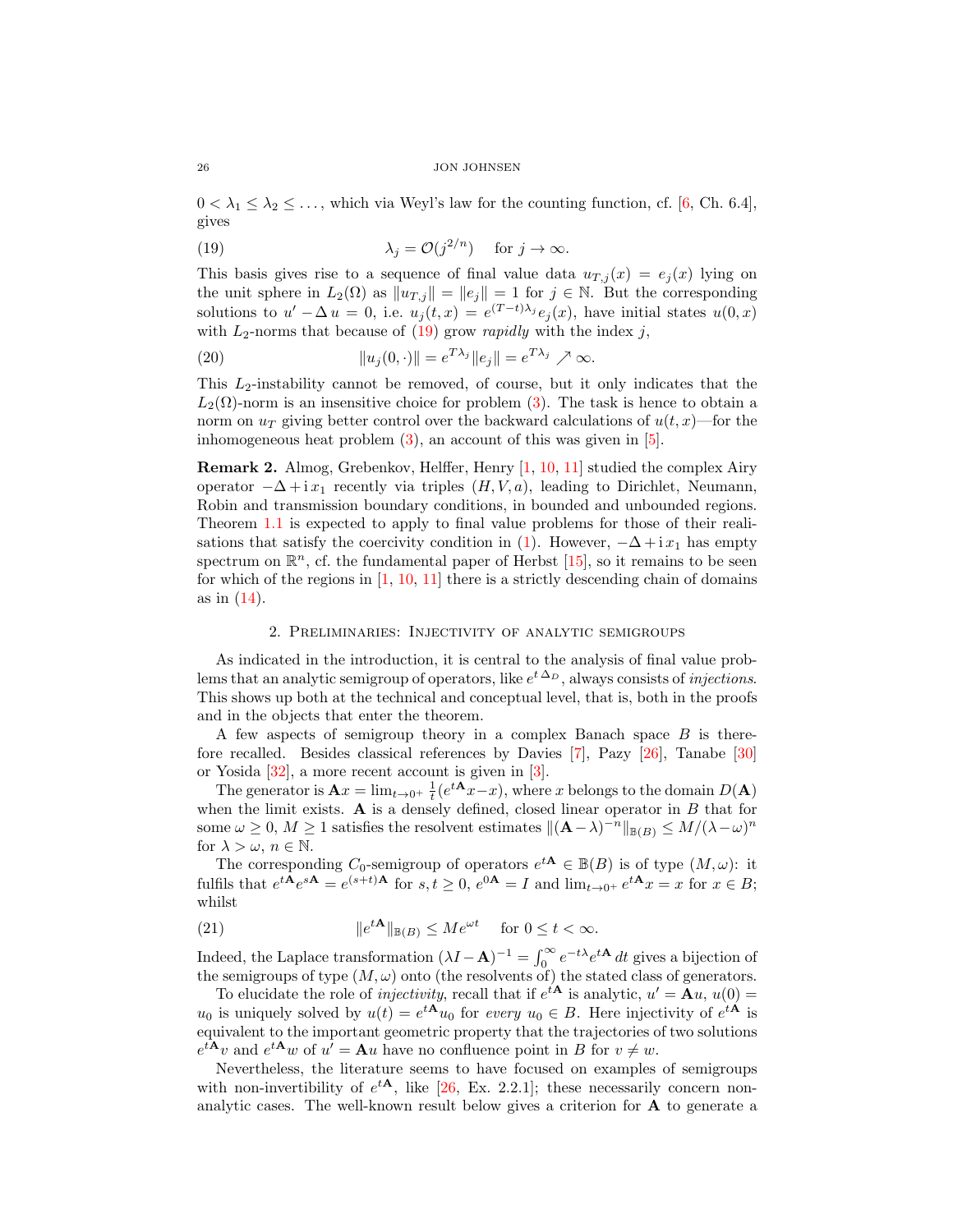$C_0$ -semigroup  $e^{zA}$  that is defined and analytic for z in the open sector

(22) 
$$
S_{\theta} = \{ z \in \mathbb{C} \mid z \neq 0, \, |\arg z| < \theta \}.
$$

It is formulated in terms of the spectral sector

(23) 
$$
\Sigma_{\theta} = \{0\} \cup \left\{ \lambda \in \mathbb{C} \mid |\arg \lambda| < \frac{\pi}{2} + \theta \right\}.
$$

<span id="page-7-2"></span>**Proposition 4.** If **A** generates a  $C_0$ -semigroup of type  $(M, \omega)$  and  $\omega \in \rho(\mathbf{A})$ , the following properties are equivalent for each  $\theta \in ]0, \frac{\pi}{2}[$ :

(i) The resolvent set  $\rho(\mathbf{A})$  contains  $\omega + \Sigma_{\theta}$  and

(24) 
$$
\sup\left\{ |\lambda - \omega| \cdot \|(\lambda I - \mathbf{A})^{-1}\|_{\mathbb{B}(B)} \mid \lambda \in \omega + \Sigma_{\theta}, \ \lambda \neq \omega \right\} < \infty.
$$

(ii) The semigroup  $e^{tA}$  extends to an analytic semigroup  $e^{zA}$  defined for  $z \in S_\theta$ with

(25) 
$$
\sup \left\{ e^{-z\omega} \|e^{z\mathbf{A}}\|_{\mathbb{B}(B)} \mid z \in \overline{S}_{\theta'} \right\} < \infty \quad \text{whenever } 0 < \theta' < \theta.
$$

In the affirmative case,  $e^{tA}$  is differentiable in  $\mathbb{B}(B)$  for  $t > 0$  with derivative  $(e^{t{\bf A}})' = {\bf A}e^{t{\bf A}},$  and for every  $\eta$  such that  $\alpha({\bf A}) < \eta < \omega$  one has

<span id="page-7-1"></span>(26) 
$$
\sup_{t>0} e^{-t\eta} \|e^{t\mathbf{A}}\|_{\mathbb{B}(B)} + \sup_{t>0} t e^{-t\eta} \|\mathbf{A}e^{t\mathbf{A}}\|_{\mathbb{B}(B)} < \infty,
$$

whereby  $\alpha(A) = \sup \Re \sigma(A)$  denotes the spectral abscissa of A (here  $\alpha(A) < \omega$ , as  $0 \in \Sigma_{\theta}$ ).

In case  $\omega = 0$ , the equivalence is just a review of the main parts of Theorem 2.5.2 in [\[26\]](#page-16-5). For general  $\omega \geq 0$ , one can reduce to this case, since  $\mathbf{A} = \omega I + (\mathbf{A} - \omega I)$ yields the operator identity  $e^{tA} = e^{t\omega} e^{t(A-\omega I)}$ , where  $e^{t(A-\omega I)}$  is of type  $(M,0)$  for some  $M$ . Indeed, the right-hand side is easily seen to be a  $C_0$ -semigroup, which since  $e^{t\omega} = 1 + t\omega + o(t)$  has **A** as its generator, so the identity results from the bijectiveness of the Laplace transform. In this way, (i)  $\iff$  (ii) follows straightforwardly from the case  $\omega = 0$ , using for both implications that  $e^{z\mathbf{A}} = e^{z\omega}e^{z(\mathbf{A} - \omega I)}$  holds in  $S_{\theta}$  by unique analytic extension.

Since  $\omega \in \rho(\mathbf{A})$  implies  $\alpha(\mathbf{A}) < \omega$ , the above translation method gives  $e^{t\mathbf{A}} =$  $e^{t\eta}e^{t(\mathbf{A}-\eta I)}$ , where  $e^{t(\mathbf{A}-\eta I)}$  is of type  $(M,0)$  whenever  $\alpha(\mathbf{A}) < \eta < \omega$ . This yields the first part of [\(26\)](#page-7-1), and the second now follows from this and the case  $\omega = 0$  by means of the splitting  $\mathbf{A} = \eta' I + (\mathbf{A} - \eta' I)$  for  $\alpha(\mathbf{A}) < \eta' < \eta$ .

The reason for stating Proposition [4](#page-7-2) for general type  $(M, \omega)$  semigroups is that it shows explicitly that cases with  $\omega > 0$  only have other estimates on  $\mathbb{R}_+$  or in the closed subsectors  $S_{\theta}$ —but the mere analyticity in  $S_{\theta}$  is unaffected by the translation by  $\omega I$ . Hence one has the following improved version of [\[5,](#page-15-0) Prop. 1]:

<span id="page-7-0"></span>**Proposition 5.** If a  $C_0$ -semigroup  $e^{tA}$  of type  $(M, \omega)$  on a complex Banach space B has an analytic extension  $e^{zA}$  to  $S_{\theta}$  for some  $\theta > 0$ , then  $e^{zA}$  is injective for every  $z \in S_{\theta}$ .

*Proof.* Let  $e^{z_0 \mathbf{A}} u_0 = 0$  hold for some  $u_0 \in B$  and  $z_0 \in S_\theta$ . Analyticity of  $e^{z \mathbf{A}}$  in  $S_\theta$ carries over by the differential calculus in Banach spaces to the map  $f(z) = e^{z\mathbf{A}}u_0$ . So for z in a suitable open ball  $B(z_0, r) \subset S_{\theta}$ , a Taylor expansion and the identity  $f^{(n)}(z_0) = \mathbf{A}^n e^{z_0 \mathbf{A}} u_0$  for analytic semigroups (cf. [\[26,](#page-16-5) Lem. 2.4.2]) give

(27) 
$$
f(z) = \sum_{n=0}^{\infty} \frac{1}{n!} (z - z_0)^n f^{(n)}(z_0) = \sum_{n=0}^{\infty} \frac{1}{n!} (z - z_0)^n \mathbf{A}^n e^{z_0 \mathbf{A}} u_0 \equiv 0.
$$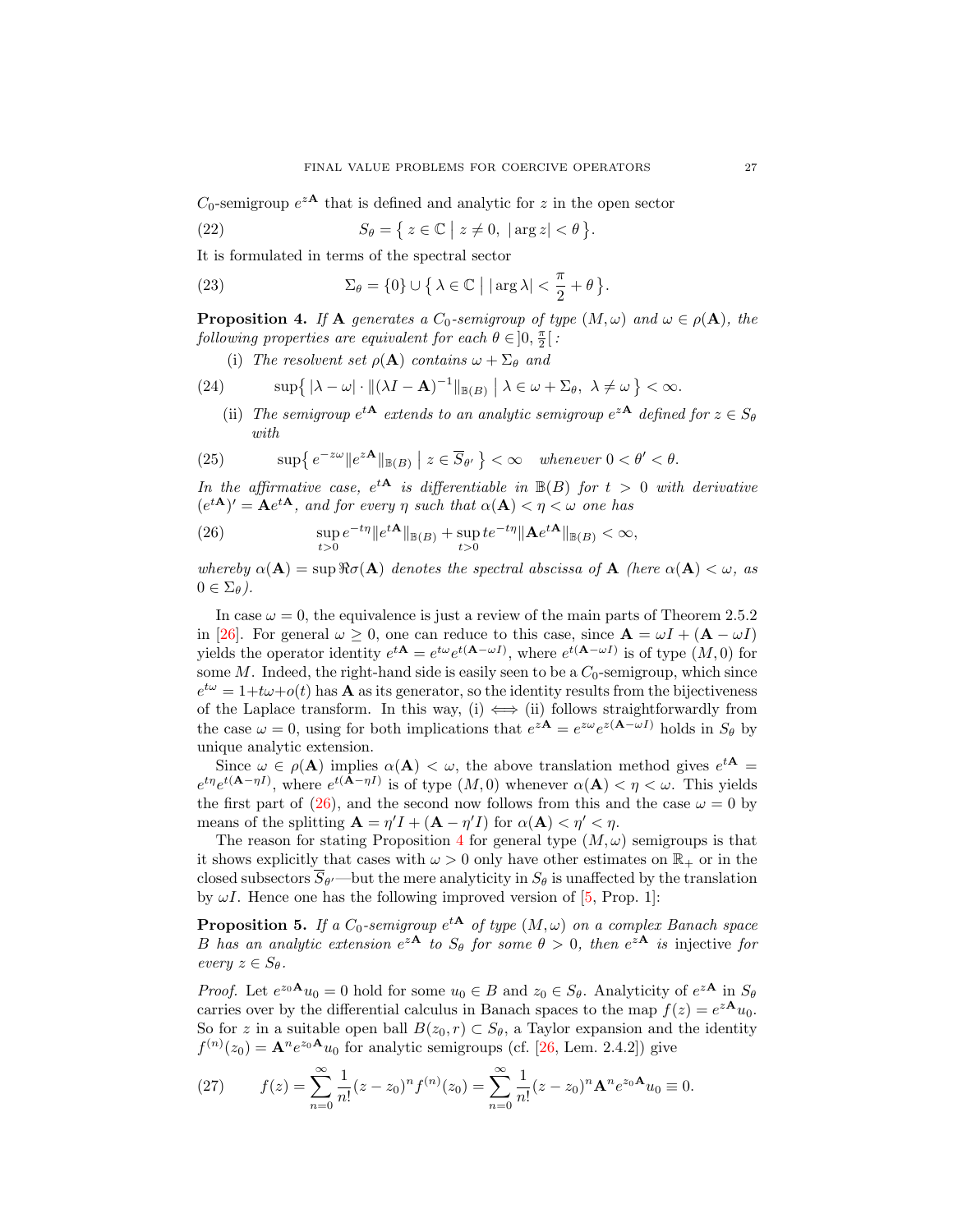Hence  $f \equiv 0$  on  $S_{\theta}$  by unique analytic extension. Now, as  $e^{tA}$  is strongly continuous at  $t = 0$ , we have  $u_0 = \lim_{t \to 0^+} e^{tA} u_0 = \lim_{t \to 0^+} f(t) = 0$ . Thus the null space of  $e^{z_0 \mathbf{A}}$  is trivial.

**Remark 3.** The injectivity in Proposition [5](#page-7-0) was claimed in [\[29\]](#page-16-10) for  $z > 0$ ,  $\theta \le \pi/4$ and  $B$  a Hilbert space (but not quite obtained, as noted in  $[5, Rem. 1]$ ; cf. the details in Lemma 3.1 and Remark 3 in [\[20\]](#page-16-6)). A local version for the Laplacian on  $\mathbb{R}^n$  was given by Rauch [\[27,](#page-16-7) Cor. 4.3.9].

As a consequence of the above injectivity, for an *analytic* semigroup  $e^{tA}$  we may consider its inverse that, consistently with the case in which  $e^{tA}$  forms a group in  $\mathbb{B}(B)$ , may be denoted for  $t > 0$  by  $e^{-t\mathbf{A}} = (e^{t\mathbf{A}})^{-1}$ . Clearly  $e^{-t\mathbf{A}}$  maps  $D(e^{-t\mathbf{A}})$  $R(e^{t\mathbf{A}})$  bijectively onto H, and it is an unbounded, but closed operator in B.

Specialising to a Hilbert space  $B = H$ , then also  $(e^{tA})^* = e^{tA^*}$  is analytic, so  $Z(e^{t\mathbf{A}^*}) = \{0\}$  holds for its null space by Proposition [5;](#page-7-0) whence  $D(e^{-t\mathbf{A}})$  is dense in  $H$ . Some further basic properties are:

**Proposition 6.** [\[5,](#page-15-0) Prop. 2] The above inverses  $e^{-tA}$  form a semigroup of unbounded operators in H,

(28) 
$$
e^{-s\mathbf{A}}e^{-t\mathbf{A}} = e^{-(s+t)\mathbf{A}} \quad \text{for } t, s \ge 0.
$$

This extends to  $(s,t) \in \mathbb{R} \times ]-\infty,0]$ , whereby  $e^{-(t+s)\mathbf{A}}$  may be unbounded for  $t+s$ 0. Moreover, as unbounded operators the  $e^{-tA}$  commute with  $e^{sA} \in \mathbb{B}(H)$ , that is,  $e^{sA}e^{-tA} \text{ }\subset e^{-tA}e^{sA}$  for  $t,s \geq 0$ , and have a descending chain of domains,  $H \supset D(e^{-t\mathbf{A}}) \supset D(e^{-t'\mathbf{A}})$  for  $0 < t < t'$ .

<span id="page-8-1"></span>Remark 4. The above domains serve as basic structures for the final value problem [\(3\)](#page-1-1). They apply for  $\mathbf{A} = -A$  that generates an analytic semigroup  $e^{-zA}$  in  $\mathbb{B}(H)$ defined in  $S_{\theta}$  for  $\theta = \arccot(C_3/C_4) > 0$ . Indeed, this was shown in [\[5,](#page-15-0) Lem. 4] with a concise argument using V -ellipticity of A; the V -coercive case follows easily from this via the formula  $e^{-zA} = e^{kz}e^{-z(A+kI)}$  that results for  $z \ge 0$  from the translation trick after Proposition [4;](#page-7-2) and then it defines  $e^{-zA}$  by the right-hand side for every  $z \in S_{\theta}$ . (A rather more involved argument was given in [\[26,](#page-16-5) Thm. 7.2.7] in a context of uniformly strongly elliptic differential operators.)

## 3. Proof of Theorem [1.1](#page-3-3)

<span id="page-8-0"></span>To clarify a redundancy in the set-up, it is remarked here that in Proposition [1](#page-2-2) the solution space  $X$  is a Banach space, which can have its norm in  $(4)$  rewritten in the following form, using the Sobolev space  $H^1(0,T; V^*) = \{ u \in L_2(0,T; V^*) \mid \}$  $\partial_t u \in L_2(0,T;V^*)\,\},\,$ 

(29) 
$$
||u||_X = (||u||^2_{L_2(0,T;V)} + \sup_{0 \le t \le T} |u(t)|^2 + ||u||^2_{H^1(0,T;V^*)})^{1/2}.
$$

Here there is a well-known inclusion  $L_2(0,T;V) \cap H^1(0,T;V^*) \subset C([0,T];H)$  and an associated Sobolev inequality for vector functions([\[5\]](#page-15-0) has an elementary proof)

(30) 
$$
\sup_{0 \le t \le T} |u(t)|^2 \le (1 + \frac{C_2^2}{C_1^2 T}) \int_0^T ||u(t)||^2 dt + \int_0^T ||u'(t)||_*^2 dt.
$$

Hence one can safely omit the space  $C([0,T];H)$  in [\(4\)](#page-2-0) and remove  $\sup_{[0,T]}|u|$  from  $\|\cdot\|_X$ . Similarly  $\int_0^T \|u(t)\|_*^2 dt$  is redundant in [\(4\)](#page-2-0) because  $\|\cdot\|_* \leq C_2 \|\cdot\|$ , so an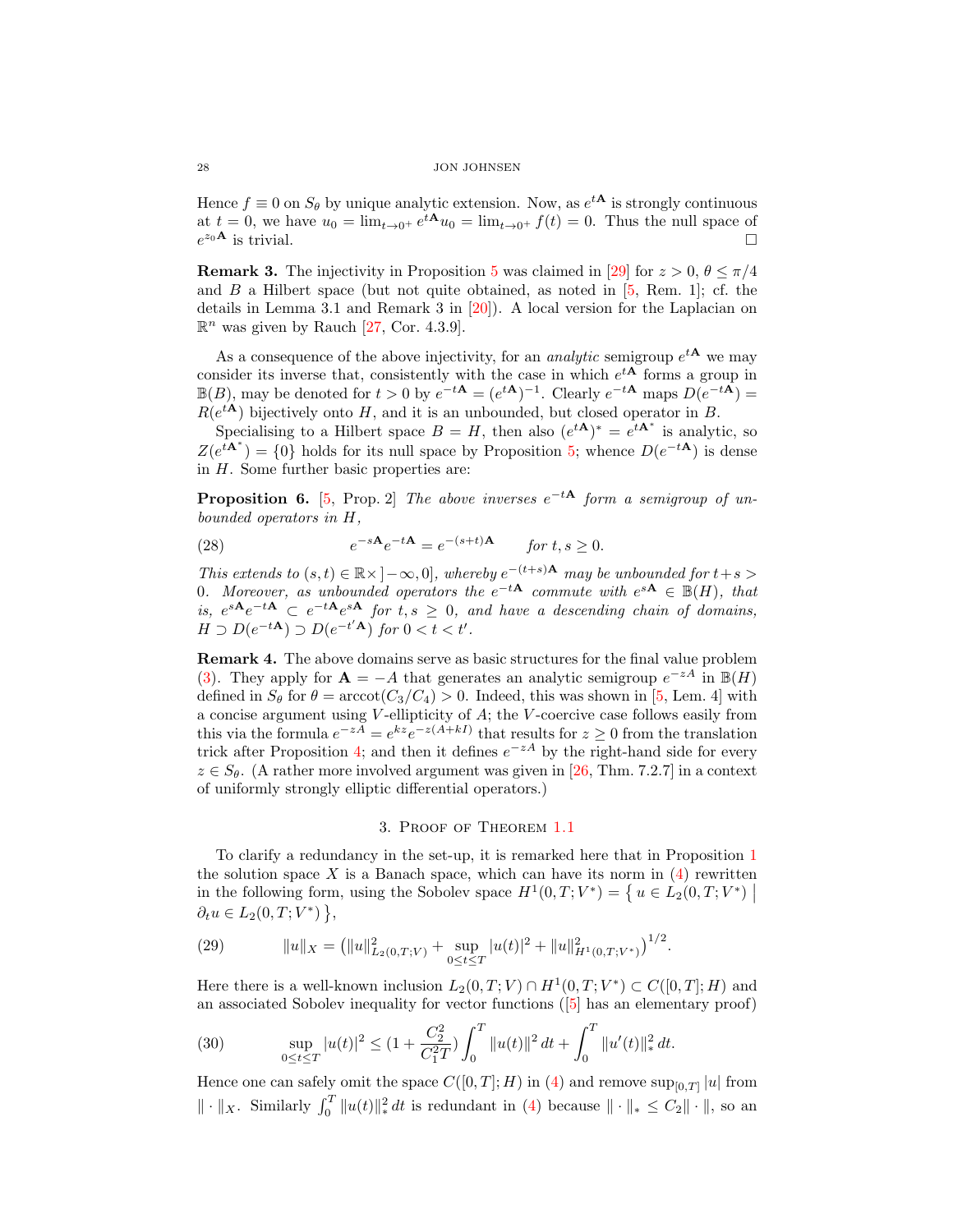equivalent norm on  $X$  is given by

<span id="page-9-3"></span>(31) 
$$
\|u\|_X = \left(\int_0^T \|u(t)\|^2 dt + \int_0^T \|u'(t)\|_*^2 dt\right)^{1/2}
$$

Thus X is more precisely a Hilbertable space, as  $V^*$  is so. But the form given in [\(4\)](#page-2-0) is preferred in order to emphasize the properties of the solutions.

As a note on the equation  $u' + Au = f$  with  $u \in X$ , the continuous function  $u: [0, T] \to H$  fulfils  $u(t) \in V$  for a.e.  $t \in [0, T]$ , so the extension  $A \in \mathbb{B}(V, V^*)$ applies for a.e. t. Hence  $Au(t)$  belongs to  $L_2(0,T;V^*)$ .

3.1. Concerning Proposition [1.](#page-2-2) The existence and uniqueness statements in Proposition [1](#page-2-2) are essentially special cases of the classical theory of Lions and Ma-genes, cf. [\[24,](#page-16-2) Sect. 3.4.4] on t-dependent V-elliptic forms  $a(t; u, v)$ . Indeed, because of the fixed final time  $T \in ]0,\infty[$ , their indicated extension to V-coercive forms works well here: since  $u \mapsto e^{\pm tk}u$  and  $f \mapsto e^{\pm tk}$  are all bijections on  $L_2(0,T;V)$  and  $L_2(0,T;V^*)$ , respectively, the auxiliary problem  $v' + (A + kI)v = e^{-kt}f$ ,  $v(0) = u_0$ has a solution  $v \in X$  according to the statement for the V-elliptic operator  $A + kI$ in  $[24, Sect. 3.4.4],$  when k is the coercivity constant in  $(1)$ ; and since multiplication by the scalar  $e^{kt}$  commutes with A for each t, it follows from the Leibniz rule in  $\mathcal{D}'(0,T;V^*)$  that the function  $u(t) = e^{kt}v(t)$  is in X and satisfies

(32) 
$$
u' + Au = f, \qquad u(0) = u_0.
$$

Moreover, the uniqueness of a solution  $u \in X$  follows from that of v, for if  $u' + Au =$  $0, u(0) = 0$ , then it is seen at once that  $v = e^{-kt}u$  solves  $v' + (A + kI)v = 0, v(0) = 0;$ so that  $v \equiv 0$ , hence  $u \equiv 0$ .

In the V-elliptic case, the well-posedness in Proposition  $1$  is a known corollary to the proofs in  $[24]$ . For coercive A, the above exponential factors should also be handled, which can be done explicitly using

<span id="page-9-1"></span>**Lemma 3.1** (Grönwall). When  $\varphi$ , k and E are positive Borel functions on [0, T], and  $E(t)$  is increasing, then validity on  $[0, T]$  of the first of the following inequalities implies that of the second:

(33) 
$$
\varphi(t) \le E(t) + \int_0^t k(s)\varphi(s) ds \le E(t) \cdot \exp(\int_0^t k(s) ds).
$$

The reader is referred to the proof of Lemma 6.3.6 in [\[17\]](#page-15-16), which actually covers the slightly sharper statement above. Using this, one finds in a classical way a detailed estimate on each subinterval  $[0, t]$ :

<span id="page-9-0"></span>**Proposition 7.** The unique solution  $u \in X$  of [\(5\)](#page-2-1), cf. Proposition [1,](#page-2-2) fulfils in terms of the boundedness and coercivity constants  $C_3$ ,  $C_4$  and k of  $a(\cdot, \cdot)$ , for  $0 \le t \le T$ ,

<span id="page-9-2"></span>(34) 
$$
\int_0^t \|u(s)\|^2 ds + \sup_{0 \le s \le t} |u(s)|^2 + \int_0^t \|u'(s)\|_*^2 ds
$$
  
 
$$
\le (2 + \frac{2C_3^2 + C_4 + 1}{C_4^2} e^{2kt}) (C_4 |u_0|^2 + \int_0^t \|f(s)\|_*^2 ds).
$$

For  $t = T$ , this entails boundedness  $L_2(0,T;V^*) \oplus H \to X$  of the solution operator  $(f, u_0) \mapsto u.$ 

*Proof.* As  $u \in L_2(0,T;V)$ , while f and Au and hence also  $u' = f - Au$  belong to the dual space  $L_2(0,T;V^*)$ , one has in  $L_1(0,T)$  the identity

(35) 
$$
\Re \langle \partial_t u, u \rangle + \Re a(u, u) = \Re \langle f, u \rangle.
$$

.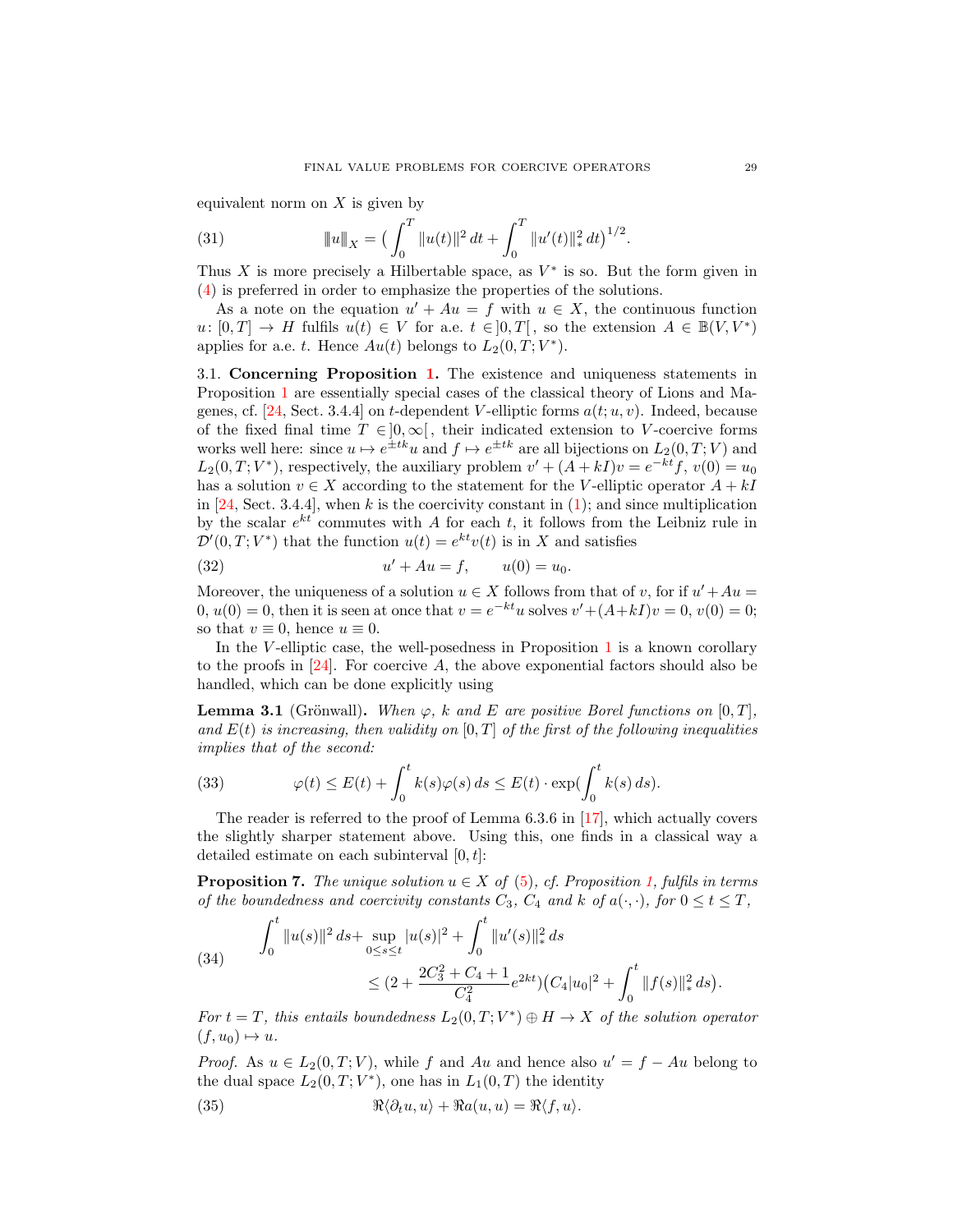Here a classical regularisation yields  $\partial_t |u|^2 = 2\Re \langle \partial_t u, u \rangle$ , cf. [\[31,](#page-16-4) Lem. III.1.2] or [\[5,](#page-15-0) Lem. 2, so by Young's inequality and the  $V$ -coercivity,

(36) 
$$
\partial_t |u|^2 + 2(C_4||u||^2 - k|u|^2) \leq 2|\langle f, u \rangle| \leq C_4^{-1}||f||_*^2 + C_4||u||^2.
$$

Integration of this yields, since  $|u|^2$  and  $\partial_t |u|^2 = 2\Re \langle \partial_t u, u \rangle$  are in  $L_1(0, T)$ ,

<span id="page-10-0"></span>
$$
(37) \quad |u(t)|^2 + C_4 \int_0^t \|u(s)\|^2 \, ds \le |u_0|^2 + C_4^{-1} \int_0^t \|f(s)\|_*^2 \, ds + 2k \int_0^t |u(s)|^2 \, ds.
$$

Ignoring the second term on the left, it follows from Lemma [3.1](#page-9-1) that, for  $0 \le t \le T$ ,

<span id="page-10-1"></span>(38) 
$$
|u(t)|^2 \le (|u_0|^2 + C_4^{-1} \int_0^t \|f(s)\|_*^2 ds) \cdot \exp(2kt);
$$

and since the right-hand side is increasing, one even has

<span id="page-10-2"></span>(39) 
$$
\sup_{0\leq s\leq t}|u(s)|^2 \leq (|u_0|^2 + C_4^{-1} \int_0^t \|f(s)\|_*^2 ds) \cdot \exp(2kt).
$$

In addition it follows in a crude way, from  $(37)$  and an integrated version of  $(38)$ , that

<span id="page-10-3"></span>(40) 
$$
C_4 \int_0^t \|u(s)\|^2 ds \le (|u_0|^2 + C_4^{-1} \int_0^t \|f(s)\|_*^2 ds \Big) \left(1 + \int_0^t (e^{2ks})' ds\right)
$$

$$
= e^{2kt} \left( |u_0|^2 + C_4^{-1} \int_0^t \|f(s)\|_*^2 ds \right).
$$

Moreover, as u solves [\(5\)](#page-2-1), clearly  $\|\partial_t u\|_*^2 \le (\|f\|_* + \|Au\|_*)^2 \le 2\|f\|_*^2 + 2\|Au\|_*^2$ , and since  $||A|| \leq C_3$  holds for the norm in  $\mathbb{B}(V, V^*)$ , the above estimates entail

<span id="page-10-4"></span>(41) 
$$
\int_0^t \|u'(s)\|_*^2 ds \le 2 \int_0^t \|f(s)\|_*^2 ds + 2C_3^2 \int_0^t \|u(s)\|^2 ds
$$

$$
\le 2(C_4 + \frac{C_3^2}{C_4} e^{2kt}) (\vert u_0 \vert^2 + C_4^{-1} \int_0^t \|f(s)\|_*^2 ds).
$$

Finally the stated estimate [\(34\)](#page-9-2) follows from [\(39\)](#page-10-2), [\(40\)](#page-10-3) and [\(41\)](#page-10-4).

3.2. On the proof of the Duhamel formula. As a preparation, a small technical result is recalled from Proposition 3 in [\[5\]](#page-15-0), where a detailed proof can be found:

<span id="page-10-5"></span>Lemma 3.2. When A generates an analytic semigroup on the complex Banach space B and  $w \in H^1(0,T;B)$ , then the Leibniz rule

(42) 
$$
\partial_t e^{(T-t)\mathbf{A}} w(t) = (-\mathbf{A}) e^{(T-t)\mathbf{A}} w(t) + e^{(T-t)\mathbf{A}} \partial_t w(t)
$$

is valid in  $\mathcal{D}'(0,T;B)$ .

In Proposition [2,](#page-2-4) equation  $(6)$  is of course just the Duhamel formula from analytic semigroup theory. However, since  $X$  also contains non-classical solutions,  $(6)$ requires a proof in the present context—but as noted, it suffices just to reinforce the classical argument by the injectivity of  $e^{-tA}$  in Proposition [5:](#page-7-0)

*Proof of Proposition [2.](#page-2-4)* To address the last statement first, once  $(6)$  has been shown, Proposition [1](#page-2-2) yields  $e^{-tA}u_0 \in X$  for  $f = 0$ . For general  $(f, u_0)$  one has  $u \in X$ , so the last term containing  $f$  also belongs to  $X$ .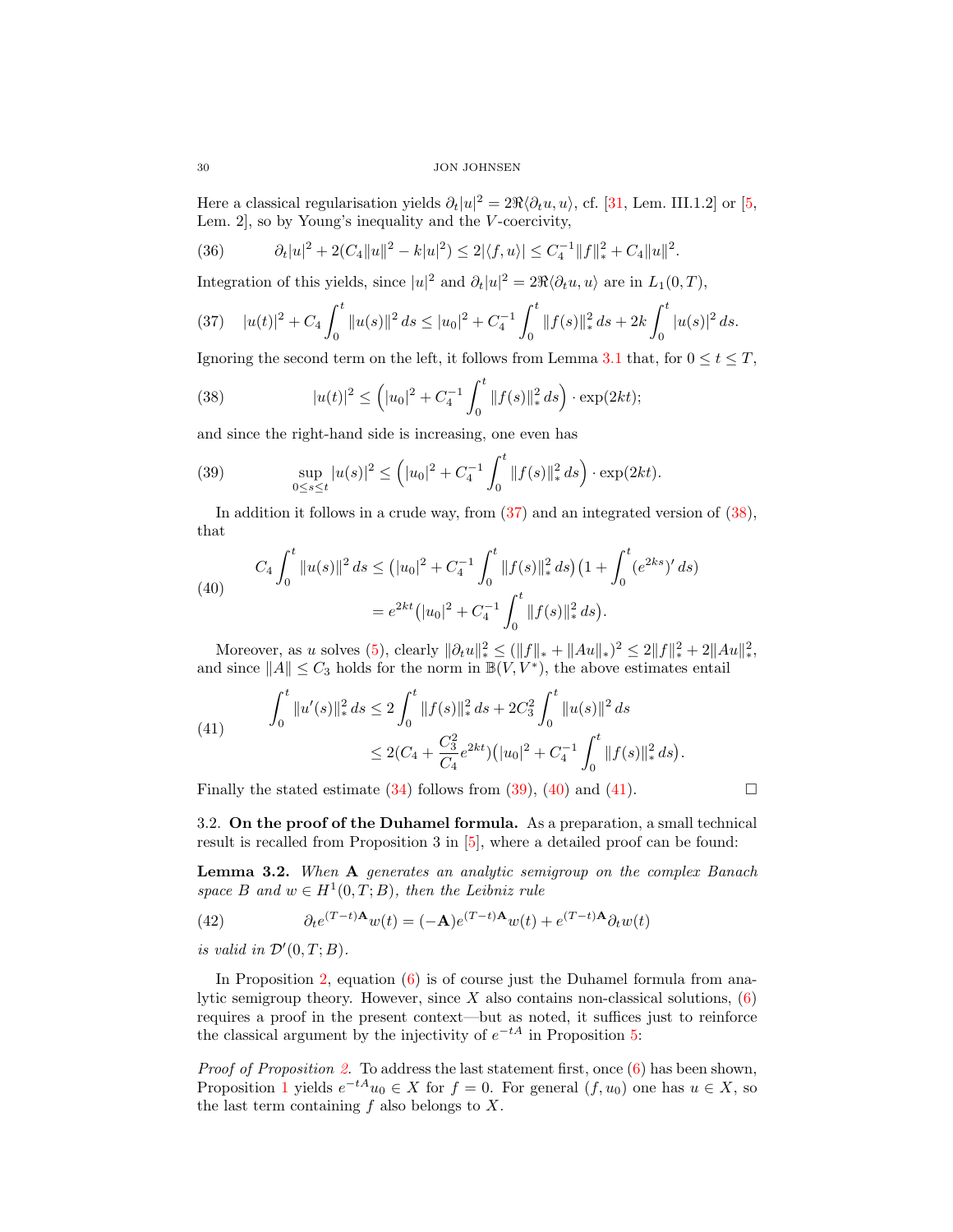To obtain [\(6\)](#page-2-3) in the above set-up, note that all terms in  $\partial_t u + Au = f$  are in  $L_2(0,T;V^*)$ . Therefore  $e^{-(T-t)A}$  applies for a.e.  $t \in [0,T]$  to both sides as an integration factor, so as an identity in  $L_2(0,T; V^*)$ ,

(43) 
$$
\partial_t(e^{-(T-t)A}u(t)) = e^{-(T-t)A}\partial_t u(t) + e^{-(T-t)A}Au(t) = e^{-(T-t)A}f(t).
$$

Indeed, on the left-hand side  $e^{-(T-t)A}u(t)$  is in  $L_1(0,T;V^*)$  and its derivative in  $\mathcal{D}'(0,T;V^*)$  follows the Leibniz rule in Lemma [3.2,](#page-10-5) since  $u \in H^1(0,T;V^*)$  as a member of X.

As  $C([0,T];H) \subset L_2(0,T;V^*) \subset L_1(0,T;V^*)$ , it is seen in the above that  $e^{-(T-t)A}u(t)$  and  $e^{-(T-t)A}f(t)$  both belong to  $L_1(0,T;V^*)$ . So when the Fundamental Theorem for vector functions (cf. [\[31,](#page-16-4) Lem. III.1.1], or [\[5,](#page-15-0) Lem. 1]) is applied and followed by use of the semigroup property and a commutation of  $e^{-(T-t)A}$  with the integral, using Bochner's identity, cf. Remark [5](#page-11-0) below, one finds that

(44)  

$$
e^{-(T-t)A}u(t) = e^{-TA}u_0 + \int_0^t e^{-(T-s)A} f(s) ds
$$

$$
= e^{-(T-t)A} e^{-tA} u_0 + e^{-(T-t)A} \int_0^t e^{-(t-s)A} f(s) ds.
$$

Since  $e^{-(T-t)A}$  is linear and injective, cf. Proposition [5,](#page-7-0) equation [\(6\)](#page-2-3) now results at once.

<span id="page-11-0"></span>**Remark 5.** It is recalled that for  $f \in L_1(0,T;B)$ , where B is a Banach space, it is a basic property that for every functional  $\varphi$  in the dual space  $B'$ , one has Bochner's identity:  $\langle \int_0^T f(t) dt, \varphi \rangle = \int_0^T \langle f(t), \varphi \rangle dt$ .

3.3. Concerning Theorem [1.1.](#page-3-3) As all terms in  $(6)$  are in  $C([0, T]; H)$ , it is safe to evaluate at  $t = T$ , which in view of [\(7\)](#page-3-2) gives that  $u(T) = e^{-T A} u(0) + y_f$ . This is the flow map

<span id="page-11-2"></span>
$$
(45) \t u(0) \mapsto u(T).
$$

Owing to the injectivity of  $e^{-TA}$  once again, and that Duhamel's formula implies  $u(T) - y_f = e^{-T A} u(0)$ , which clearly belongs to  $D(e^{T A})$ , this flow is inverted by

<span id="page-11-1"></span>(46) 
$$
u(0) = e^{TA}(u(T) - y_f).
$$

In other words, not only are the solutions in X to  $u' + Au = f$  parametrised by the initial states  $u(0)$  in H (for fixed f) according to Proposition [1,](#page-2-2) but also the final states  $u(T)$  are parametrised by the  $u(0)$ . Departing from this observation, one may give an intuitive

*Proof of Theorem [1.1.](#page-3-3)* If [\(2\)](#page-1-0) is solved by  $u \in X$ , then  $u(T) = u_T$  is reached from the unique initial state  $u(0)$  in [\(46\)](#page-11-1). But the argument for (46) showed that  $u_T - y_f =$  $e^{-TA}u(0) \in D(e^{TA}),$  so [\(9\)](#page-3-0) is necessary.

Given data  $(f, u_T)$  that fulfill [\(9\)](#page-3-0), then  $u_0 = e^{TA}(u_T - y_f)$  is a well-defined vector in H, so Proposition [1](#page-2-2) yields a function  $u \in X$  solving  $u' + Au = f$  and  $u(0) = u_0$ . By the flow [\(45\)](#page-11-2), this  $u(t)$  has final state  $u(T) = e^{-T A} e^{T A} (u_T - y_f) + y_f = u_T$ , hence satisfies both equations in  $(2)$ . Thus  $(9)$  suffices for solvability.

In the affirmative case, [\(11\)](#page-4-1) results for any solution  $u \in X$  by inserting formula [\(46\)](#page-11-1) for  $u(0)$  into [\(6\)](#page-2-3). Uniqueness of u in X is seen from the right-hand side of [\(11\)](#page-4-1), where all terms depend only on the given f,  $u_T$ , A and  $T > 0$ . That each term in  $(11)$  is a function belonging to X was seen in Proposition [2.](#page-2-4)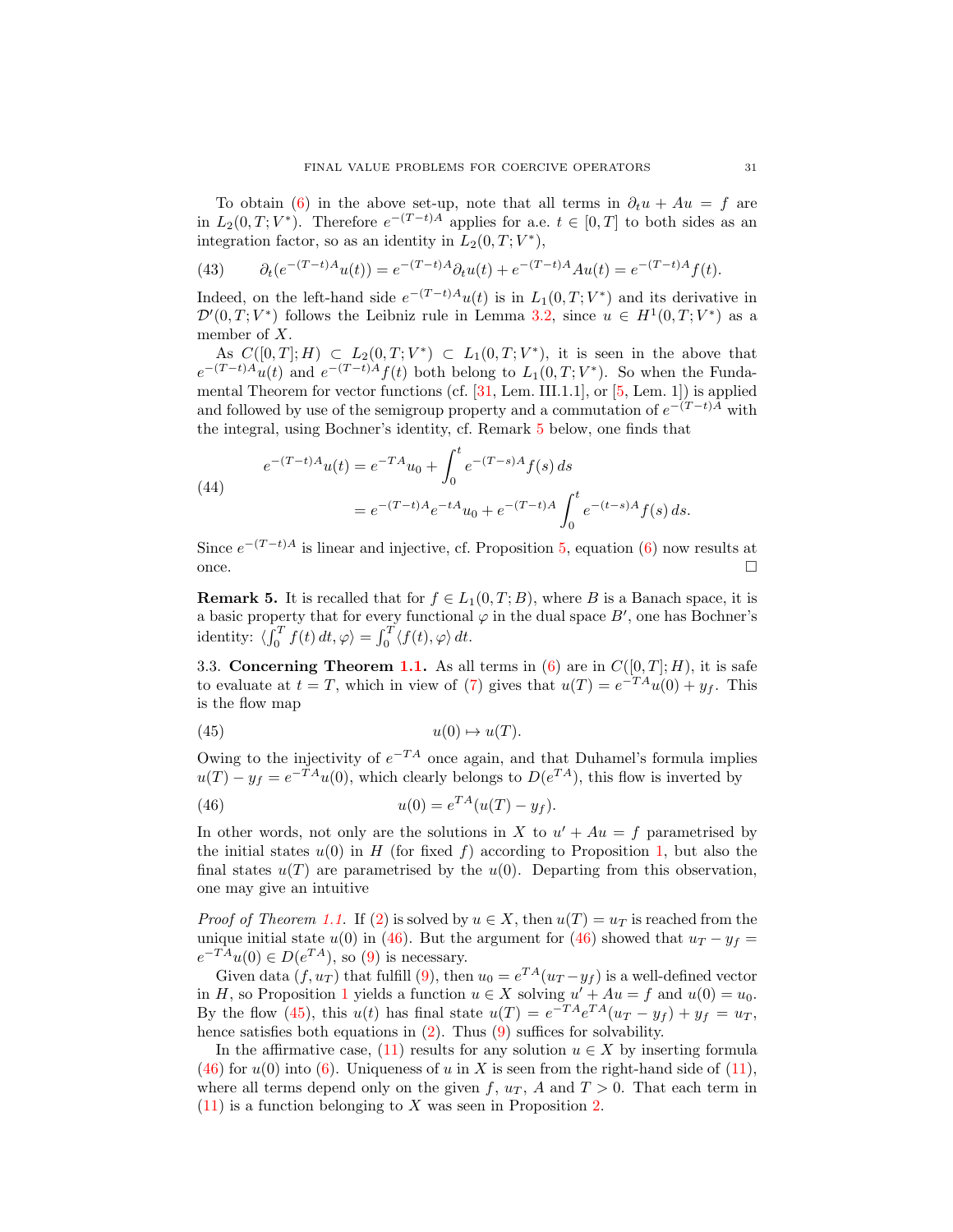Moreover, the solution can be estimated in  $X$  by substituting the expression  $(46)$ for  $u_0$  into the inequality in Proposition [7](#page-9-0) for  $t = T$ . For the norm in [\(31\)](#page-9-3) this gives

(47) 
$$
\|u\|_X^2 \le (2 + \frac{2C_3^2 + C_4 + 1}{C_4^2} e^{2kT}) \max(C_4, 1) (|u_0|^2 + \int_0^T \|f(s)\|_*^2 ds) \le c(|e^{TA}(u_T - y_f)|^2 + \|f\|_{L_2(0,T;V^*)}^2).
$$

Here one may add  $|u_T|^2$  on the right-hand side to arrive at the expression for  $||(f, u_T)||_Y$  in Theorem 1.

**Remark 6.** It is easy to see from the definitions and proofs that  $Pu = (\partial_t u +$  $Au, u(T)$  is a bounded operator  $X \to Y$ . The statement in Theorem [1.1](#page-3-3) means that the solution operator  $\mathcal{R}(f, u_T) = u$  (is well defined and) satisfies  $\mathcal{PR} = I$ , but by the uniqueness also  $\mathcal{RP} = I$  holds. Hence  $\mathcal R$  is a linear homeomorphism  $Y \to X$ .

# <span id="page-12-1"></span>4. The heat problem with the Neumann condition

<span id="page-12-0"></span>In the sequel  $\Omega$  stands for a  $C^{\infty}$  smooth, open bounded set in  $\mathbb{R}^n$ ,  $n \geq 2$  as described in [\[12,](#page-15-2) App. C]. In particular  $\Omega$  is locally on one side of its boundary  $Γ = ∂Ω$ . For such Ω, the problem is to characterise the  $u(t, x)$  satisfying

(48) 
$$
\begin{cases} \partial_t u(t,x) - \Delta u(t,x) = f(t,x) & \text{in } ]0,T[\times\Omega,\gamma_1 u(t,x) = 0 & \text{on } ]0,T[\times\Gamma,\nr_T u(x) = u_T(x) & \text{at } \{T\} \times \Omega. \end{cases}
$$

While  $r_T u(x) = u(T, x)$ , the Neumann trace on Γ is written in the operator notation  $\gamma_1 u = (\nu \cdot \nabla u)|_{\Gamma}$ , whereby  $\nu$  is the outward pointing normal vector at  $x \in \Gamma$ . Similarly  $\gamma_1$  is used for traces on  $[0, T] \times \Gamma$ .

Moreover,  $H^m(\Omega)$  denotes the usual Sobolev space that is normed by  $||u||_m =$  $\left(\sum_{|\alpha| \leq m} \int_{\Omega} |\partial^{\alpha} u|^2 dx\right)^{1/2}$ , which up to equivalent norms equals the space  $H^m(\overline{\Omega})$ of restrictions to  $\Omega$  of  $H^m(\mathbb{R}^n)$  endowed with the infimum norm.

Correspondingly the dual of e.g.  $H^1(\overline{\Omega})$  has an identification with the closed subspace of  $H^{-1}(\mathbb{R}^n)$  given by the support condition in

(49) 
$$
H_0^{-1}(\overline{\Omega}) = \{ u \in H^{-1}(\mathbb{R}^n) \mid \operatorname{supp} u \subset \overline{\Omega} \}.
$$

For these matters the reader is referred to [\[16,](#page-15-17) App. B.2]. Chapter 6 and (9.25) in [\[12\]](#page-15-2) could also be references for this and basic facts on boundary value problems; cf. also [\[9,](#page-15-8) [27\]](#page-16-7).

The main result in Theorem [1.1](#page-3-3) applies to [\(48\)](#page-12-1) for  $V = H^1(\overline{\Omega})$ ,  $H = L_2(\Omega)$  and  $V^* \simeq H_0^{-1}(\overline{\Omega})$ , for which there are inclusions  $H^1(\overline{\Omega}) \subset L_2(\Omega) \subset H_0^{-1}(\overline{\Omega})$ , when  $g \in L_2(\Omega)$  via  $e_{\Omega}$  (extension by zero outside of  $\Omega$ ) is identified with  $e_{\Omega}g$  belonging to  $H_0^{-1}(\overline{\Omega})$ . The Dirichlet form

<span id="page-12-2"></span>(50) 
$$
s(u,v) = \sum_{j=1}^{n} (\partial_j u | \partial_j v)_{L_2(\Omega)} = \sum_{j=1}^{n} \int_{\Omega} \partial_j u \overline{\partial_j v} dx
$$

satisfies  $|s(v, w)| \le ||v||_1 ||w||_1$ , and the coercivity in [\(1\)](#page-0-0) holds for  $C_4 = 1, k = 1$ since  $s(v, v) = ||v||_1^2 - ||v||_0^2$ .

The induced Lax–Milgram operator is the Neumann realisation  $-\Delta_N$ , which is selfadjoint due to the symmetry of s and has its domain given by  $D(\Delta_N) = \{u \in$  $H^2(\Omega) \mid \gamma_1 u = 0$ . This is a classical but non-trivial result (cf. the remarks prior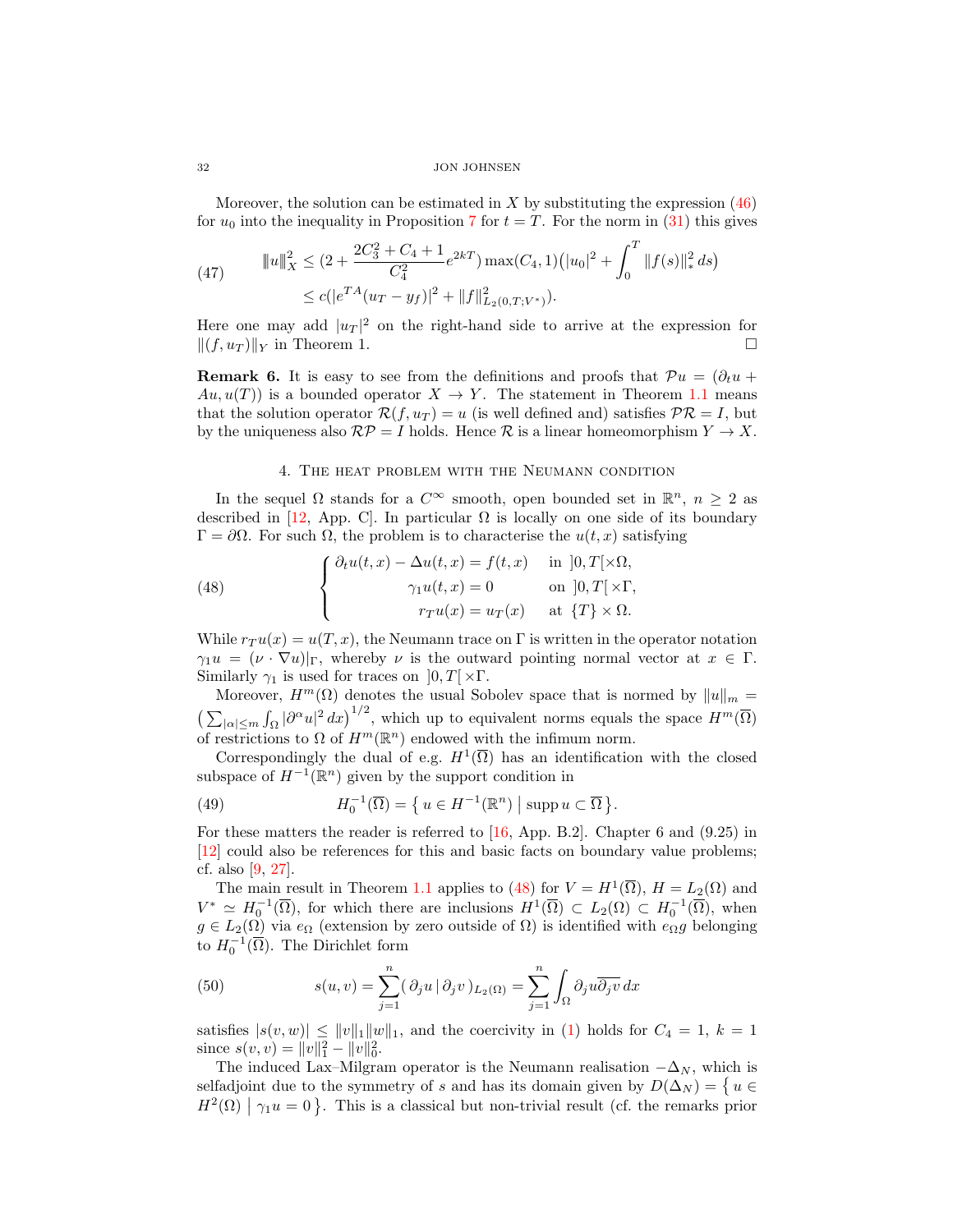to Theorem 4.28 in  $[12]$ , or Section 11.3 ff. there; or  $[27]$ ). Thus the homogeneous boundary condition is imposed via the condition  $u(t) \in D(\Delta_N)$  for  $0 < t < T$ .

By the coercivity,  $-A = \Delta_N$  generates an analytic semigroup of injections  $e^{z \Delta_N}$ in  $\mathbb{B}(L_2(\Omega))$ , and the bounded extension  $\tilde{\Delta}: H^1(\overline{\Omega}) \to H_0^{-1}(\overline{\Omega})$  induces the analytic semigroup  $e^{z\tilde{\Delta}}$  on  $H_0^{-1}(\overline{\Omega})$ ; both are defined for  $z \in S_{\pi/4}$ . As previously,  $(e^{t \Delta_N})^{-1} = e^{-t \Delta_N}.$ 

The action of  $\tilde{\Delta}$  is (slightly surprisingly) given by  $\tilde{\Delta}u = \text{div}(e_{\Omega} \text{ grad } u)$  for each  $u \in H^1(\overline{\Omega})$ , for when  $w \in H^1(\mathbb{R}^n)$  coincides with v in  $\Omega$ , then  $(50)$  gives

(51)  
\n
$$
\langle -\tilde{\Delta}u, v \rangle = s(u, v) = \sum_{j=1}^{n} \int_{\mathbb{R}^n} e_{\Omega}(\partial_j u) \cdot \overline{\partial_j w} dx
$$
\n
$$
= \sum_{j=1}^{n} \langle -\partial_j (e_{\Omega} \partial_j u), w \rangle_{H^{-1}(\mathbb{R}^n) \times H^1(\mathbb{R}^n)}
$$
\n
$$
= \langle \sum_{j=1}^{n} -\partial_j (e_{\Omega} \partial_j u), v \rangle_{H_0^{-1}(\overline{\Omega}) \times H^1(\overline{\Omega})}.
$$

To make a further identification one may recall the formula  $\partial_i(u\chi_{\Omega}) = (\partial_i u)\chi_{\Omega}$  $\nu_j(\gamma_0 u)dS$ , valid for  $u \in C^1(\mathbb{R}^n)$  when  $\chi_{\Omega}$  denotes the characteristic function of  $\Omega$ , and  $\gamma_0$ , S the restriction to Γ and the surface measure at Γ, respectively; a proof is given in [\[16,](#page-15-17) Thm. 3.1.9]. Replacing u by  $\partial_j u$  for some  $u \in C^2(\overline{\Omega})$ , and using that  $\nu(x)$  is a smooth vector field around Γ, we obtain that  $\partial_j(e_{\Omega}\partial_j u) = e_{\Omega}(\partial_j^2 u) (\gamma_0 \nu_j \partial_j u) dS$ . This now extends to all  $u \in H^2(\overline{\Omega})$  by density and continuity, and by summation one finds that in  $\mathcal{D}'(\mathbb{R}^n)$ ,

<span id="page-13-0"></span>(52) 
$$
\tilde{\Delta}u = \text{div}(e_{\Omega} \text{ grad } u) = e_{\Omega}(\Delta u) - (\gamma_1 u)dS.
$$

Clearly the last term vanishes for  $u \in D(\Delta_N)$ ; whence div $(e_{\Omega} \text{ grad } u)$  identifies in  $\Omega$ with the L<sub>2</sub>-function  $\Delta u$  for such u. But for general u in the form domain  $H^1(\overline{\Omega}),$ none of the terms on the right-hand side make sense.

The solution space for [\(48\)](#page-12-1) amounts to

(53) 
$$
X_0 = L_2(0, T; H^1(\Omega)) \bigcap C([0, T]; L_2(\Omega)) \bigcap H^1(0, T; H_0^{-1}(\overline{\Omega})),
$$

$$
\|u\|_{X_0} = \left(\int_0^T \|u(t)\|_{H^1(\Omega)}^2 dt + \sup_{t \in [0, T]} \int_{\Omega} |u(x, t)|^2 dx + \int_0^T \|\partial_t u(t)\|_{H_0^{-1}(\overline{\Omega})}^2 dt\right)^{1/2}.
$$

The corresponding data space is here given in terms of  $y_f = \int_0^T e^{(T-t)\Delta} f(t) dt$ , cf. [\(7\)](#page-3-2), as

(54)

$$
Y_0 = \left\{ (f, u_T) \in L_2(0, T; H_0^{-1}(\overline{\Omega})) \oplus L_2(\Omega) \mid u_T - y_f \in D(e^{-T\Delta_N}) \right\},\
$$
  

$$
\|(f, u_T)\|_{Y_0} = \left( \int_0^T \|f(t)\|_{H_0^{-1}(\overline{\Omega})}^2 dt + \int_{\Omega} (|u_T(x)|^2 + |e^{-T\Delta_N}(u_T - y_f)(x)|^2) dx \right)^{1/2}.
$$

With this framework, Theorem [1.1](#page-3-3) at once gives the following new result on a classical problem: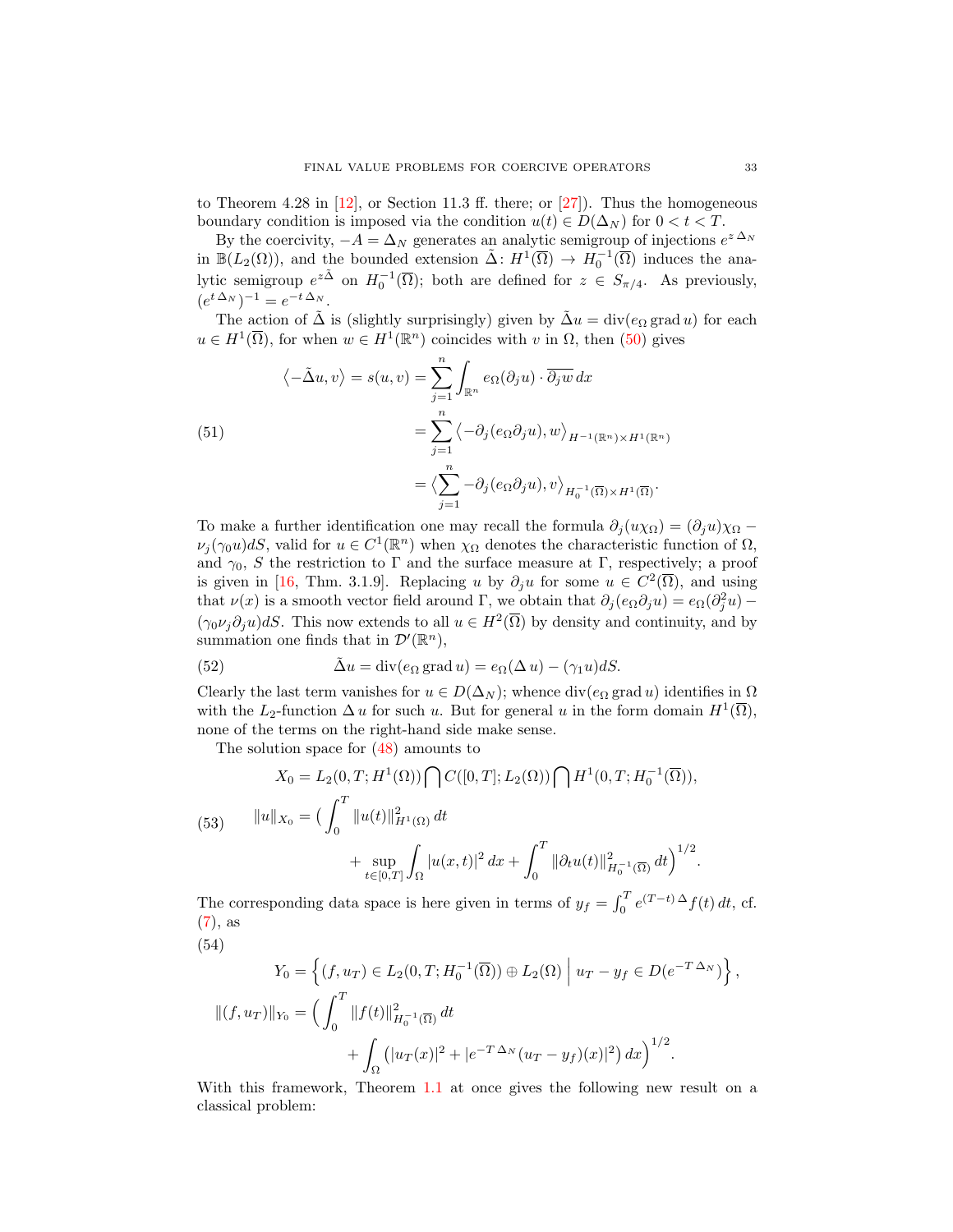**Theorem 4.1.** Let  $A = -\Delta_N$  be the Neumann realization of the Laplacian in  $L_2(\Omega)$ and  $-\tilde{\Delta} = -\operatorname{div}(e_{\Omega} \operatorname{grad} \cdot)$  its extension  $H^1(\overline{\Omega}) \to H_0^{-1}(\overline{\Omega})$ . When  $u_T \in L_2(\Omega)$  and  $f \in L_2(0,T; H_0^{-1}(\overline{\Omega}))$ , then there exists a solution  $u \in X_0$  of

(55) 
$$
\partial_t u - \text{div}(e_\Omega \,\text{grad}\, u) = f, \qquad r_T u = u_T
$$

if and only if the data  $(f, u_T)$  are given in  $Y_0$ , i.e. if and only if

<span id="page-14-1"></span>(56) 
$$
u_T - \int_0^T e^{(T-s)\tilde{\Delta}} f(s) ds \quad \text{ belongs to} \quad D(e^{-T\Delta_N}) = R(e^{T\Delta_N}).
$$

In the affirmative case, u is uniquely determined in  $X_0$  and satisfies the estimate  $||u||_{X_0} \le c||(f, u_T)||_{Y_0}$ . It is given by the formula, in which all terms belong to  $X_0$ ,

(57) 
$$
u(t) = e^{t \Delta_N} e^{-T \Delta_N} \left( u_T - \int_0^T e^{(T-t)\tilde{\Delta}} f(t) dt \right) + \int_0^t e^{(t-s)\tilde{\Delta}} f(s) ds.
$$

Furthermore the difference in [\(56\)](#page-14-1) equals  $e^{T \Delta_N} u(0)$  in  $L_2(\Omega)$ .

Besides the fact that  $\Delta = \text{div}(e_{\Omega} \text{ grad}\cdot)$  appears in the differential equation (instead of  $\Delta$ ), it is noteworthy that there is no information on the boundary condition. However, there is at least one simple remedy for this, for it is well known in analytic semigroup theory, cf. [\[26,](#page-16-5) Thm. 4.2.3] and [\[26,](#page-16-5) Cor. 4.3.3], that if the source term  $f(t)$  is valued in H and satisfies a global condition of Hölder continuity, that is, for some  $\sigma \in ]0,1[$ ,

(58) 
$$
\sup\{|f(t) - f(s)| \cdot |t - s|^{-\sigma} | 0 \le s < t \le T\} < \infty,
$$

then the integral in [\(6\)](#page-2-3) takes values in  $D(A)$  for  $0 < t < T$  and  $A \int_0^t e^{-(t-s)A} f(s) ds$ is continuous  $]0, T[ \rightarrow H.$ 

When this is applied in the above framework, the additional Hölder continuity yields  $u(t) \in D(\Delta_N) = \{u \in H^2(\Omega) \mid \gamma_1 u = 0\}$  for  $t > 0$ , so the homogeneous Neumann condition is fulfilled and  $\Delta u$  identifies with  $\Delta u$ , as noted after [\(52\)](#page-13-0). Therefore one has the following novelty:

**Theorem 4.2.** If  $u_T \in L_2(\Omega)$  and  $f: [0, T] \to L_2(\Omega)$  is Hölder continuous of some order  $\sigma \in ]0,1[$ , and if  $u_T - y_f$  fulfils the criterion [\(56\)](#page-14-1), then the homogeneous Neumann heat conduction final value problem [\(48\)](#page-12-1) has a uniquely determined solution u in  $X_0$ , satisfying  $u(t) \in \{u \in H^2(\Omega) \mid \gamma_1 u = 0\}$  for  $t > 0$ , and depending continuously on  $(f, u_T)$  in  $Y_0$ . Hence the problem is well posed in the sense of Hadamard.

It would be desirable, of course, to show the well-posedness in a strong form, with an isomorphism between the data and solution spaces.

# 5. Final remarks

<span id="page-14-0"></span>Remark 7. Grubb and Solonnikov [\[13\]](#page-15-18) systematically treated a large class of initial-boundary problems of parabolic pseudo-differential equations and worked out compatibility conditions characterising well-posedness in full scales of anisotropic  $L_2$ -Sobolev spaces (such conditions have a long history in the differential operator case, going back at least to work of Lions and Magenes [\[24\]](#page-16-2) and Ladyzenskaya, Solonnikov and Ural'ceva [\[22\]](#page-16-11)). Their conditions are explicit and local at the curved corner  $\Gamma \times \{0\}$ , except for half-integer values of the smoothness s that were shown to require so-called coincidence, which is expressed in integrals over the Cartesian product of the two boundaries  $\{0\} \times \Omega$  and  $[0, T] \times \Gamma$ ; hence coincidence is also a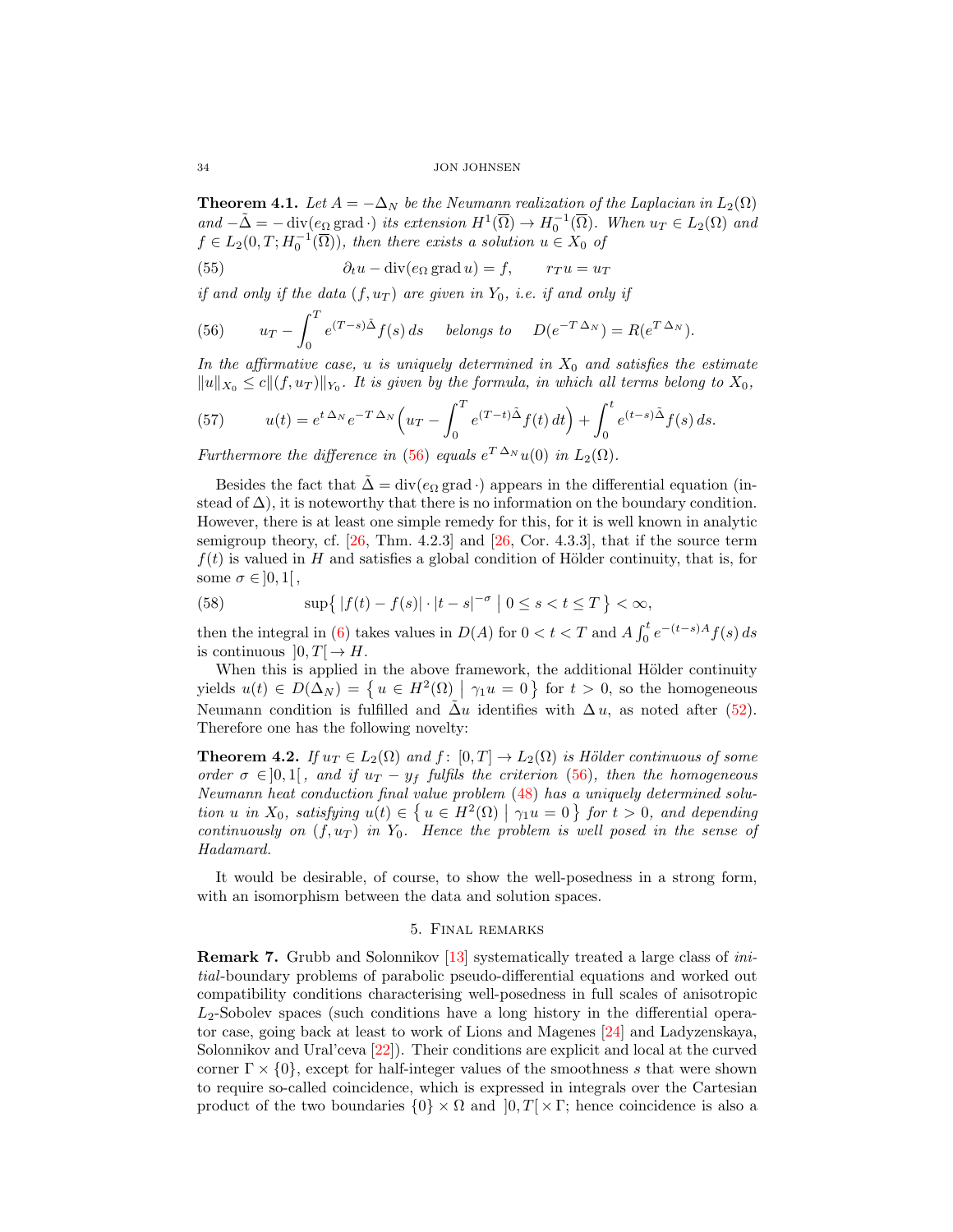non-local condition. Whilst the conditions of Grubb and Solonnikov are decisive for the solution's regularity, condition  $(9)$  in Theorem [1.1](#page-3-3) is in comparison crucial for the existence question.

**Remark 8.** Injectivity of the linear map  $u(0) \rightarrow u(T)$  for the homogeneneous equation  $u' + Au = 0$ , or equivalently its backwards uniqueness, was proved much earlier for problems with t-dependent sesquilinear forms  $a(t; u, v)$  by Lions and Malgrange [\[23\]](#page-16-12). In addition to some  $C^1$ -regularity properties in t, they assumed that (the principal part of)  $a(t; u, v)$  is symmetric and uniformly V-coercive in the sense that  $a(t; v, v) + \lambda ||v||^2 \ge \alpha ||v||^2$  for certain fixed  $\lambda \in \mathbb{R}, \alpha > 0$  and all  $v \in V$ . In Problem 3.4 of [\[23\]](#page-16-12), they asked whether backward uniqueness can be shown without assuming symmetry (i.e., for non-selfadjoint operators  $A(t)$  in the principal case), more precisely under the hypothesis  $\Re a(t; v, v) + \lambda ||v||^2 \ge \alpha ||v||^2$ . The present paper gives an affirmative answer for the t-independent case of their problem.

#### **REFERENCES**

- <span id="page-15-10"></span>[1] Y. Almog and B. Helffer, On the spectrum of non-selfadjoint Schrödinger operators with [compact resolvent,](http://dx.doi.org/10.1080/03605302.2015.1025978) Comm. PDE, 40 (2015), 1441–1466. [MR 3355499](http://www.ams.org/mathscinet-getitem?mr=3355499&return=pdf)
- <span id="page-15-4"></span>[2] H. Amann, [Linear and Quasilinear Parabolic Problems. Vol. I, Abstract Linear Theory](http://dx.doi.org/10.1007/978-3-0348-9221-6), Monographs in Mathematics, vol. 89, Birkhäuser Boston, Inc., Boston, MA, 1995. [MR 1345385](http://www.ams.org/mathscinet-getitem?mr=1345385&return=pdf)
- <span id="page-15-15"></span>[3] W. Arendt, C. J. K. Batty, M. Hieber and F. Neubrander, [Vector-valued Laplace Transforms](http://dx.doi.org/10.1007/978-3-0348-0087-7) [and Cauchy Problems](http://dx.doi.org/10.1007/978-3-0348-0087-7),  $2<sup>nd</sup>$  ed., Monographs in Mathematics, vol. 96, Birkhäuser/Springer Basel AG, Basel, 2011. [MR 2798103](http://www.ams.org/mathscinet-getitem?mr=2798103&return=pdf)
- <span id="page-15-1"></span>[4] A.-E. Christensen and J. Johnsen, [On parabolic final value problems and well-posedness,](http://dx.doi.org/10.1016/j.crma.2018.01.019) C. R. Acad. Sci. Paris, Ser. I, 356 (2018), 301-305. [MR 3767600](http://www.ams.org/mathscinet-getitem?mr=3767600&return=pdf)
- <span id="page-15-0"></span>[5] A.-E. Christensen and J. Johnsen, [Final value problems for parabolic differential equations](http://dx.doi.org/10.3390/axioms7020031) [and their well-posedness,](http://dx.doi.org/10.3390/axioms7020031) Axioms, 7 (2018), 31.
- <span id="page-15-9"></span>[6] R. Courant and D. Hilbert, Methods of Mathematical Physics. Vol. I, Interscience Publishers, Inc., New York, N.Y., 1953. [MR 0065391](http://www.ams.org/mathscinet-getitem?mr=0065391&return=pdf)
- <span id="page-15-14"></span>[7] E. B. Davies, One-parameter Semigroups, London Mathematical Society Monographs, vol. 15, Academic Press, Inc., London-New York, 1980. [MR 591851](http://www.ams.org/mathscinet-getitem?mr=591851&return=pdf)
- <span id="page-15-6"></span>[8] L. Eldén, [Approximations for a Cauchy problem for the heat equation,](http://dx.doi.org/10.1088/0266-5611/3/2/009) Inverse Problems, 3 (1987), 263–273. [MR 913397](http://www.ams.org/mathscinet-getitem?mr=913397&return=pdf)
- <span id="page-15-8"></span>[9] L. C. Evans, [Partial Differential Equations](http://dx.doi.org/10.1090/gsm/019), Graduate Studies in Mathematics, vol. 19, second ed., American Mathematical Society, Providence, RI, 2010. [MR 2597943](http://www.ams.org/mathscinet-getitem?mr=2597943&return=pdf)
- <span id="page-15-11"></span>[10] D.S. Grebenkov, B. Helffer and R. Henry, [The complex Airy operator on the line with a](http://dx.doi.org/10.1137/16M1067408) [semipermeable barrier,](http://dx.doi.org/10.1137/16M1067408) SIAM J. Math. Anal., 49 (2017), 1844–1894. [MR 3654881](http://www.ams.org/mathscinet-getitem?mr=3654881&return=pdf)
- <span id="page-15-12"></span>[11] D. S. Grebenkov and B. Helffer, [On the spectral properties of the Bloch–Torrey operator in](http://dx.doi.org/10.1137/16M1088387) [two dimensions,](http://dx.doi.org/10.1137/16M1088387) SIAM J. Math. Anal., 50 (2018), 622–676. [MR 3757099](http://www.ams.org/mathscinet-getitem?mr=3757099&return=pdf)
- <span id="page-15-2"></span>[12] G. Grubb, Distributions and Operators, Graduate Texts in Mathematics, vol. 252, Springer, New York, 2009. [MR 2453959](http://www.ams.org/mathscinet-getitem?mr=2453959&return=pdf)
- <span id="page-15-18"></span>[13] G. Grubb and V. A. Solonnikov, [Solution of parabolic pseudo-differential initial-boundary](http://dx.doi.org/10.1016/0022-0396(90)90003-8) [value problems,](http://dx.doi.org/10.1016/0022-0396(90)90003-8) J. Differential Equations, 87 (1990), 256-304. [MR 1072902](http://www.ams.org/mathscinet-getitem?mr=1072902&return=pdf)
- <span id="page-15-3"></span>[14] B. Helffer, Spectral Theory and Its Applications, Cambridge Studies in Advanced Mathematics, vol. 139, Cambridge University Press, Cambridge, 2013. [MR 3027462](http://www.ams.org/mathscinet-getitem?mr=3027462&return=pdf)
- <span id="page-15-13"></span>[15] I. W. Herbst, [Dilation analyticity in constant electric field. I. The two body problem,](http://dx.doi.org/10.1007/BF01221735) Comm. Math. Phys., 64 (1979), 279–298. [MR 520094](http://www.ams.org/mathscinet-getitem?mr=520094&return=pdf)
- <span id="page-15-17"></span>[16] L. Hörmander, [The Analysis of Linear Partial Differential Operators I](http://dx.doi.org/10.1007/978-3-642-96750-4), Grundlehren der mathematischen Wissenschaften, Springer Verlag, Berlin, 1983. [MR 717035](http://www.ams.org/mathscinet-getitem?mr=717035&return=pdf)
- <span id="page-15-16"></span>[17] L. Hörmander, Lectures on Nonlinear Hyperbolic Differential Equations, Mathématiques & Applications, vol. 26, Springer Verlag, Berlin, 1997. [MR 1466700](http://www.ams.org/mathscinet-getitem?mr=1466700&return=pdf)
- <span id="page-15-7"></span>[18] J. Janas, [On unbounded hyponormal operators III,](http://dx.doi.org/10.4064/sm-112-1-75-82) Studia Mathematica, 112 (1994), 75–82. [MR 1307601](http://www.ams.org/mathscinet-getitem?mr=1307601&return=pdf)
- <span id="page-15-5"></span>[19] F. John, [Numerical solution of the equation of heat conduction for preceding times,](http://dx.doi.org/10.1007/BF02416528) Ann. Mat. Pura Appl. (4), 40 (1955), 129–142. [MR 87224](http://www.ams.org/mathscinet-getitem?mr=87224&return=pdf)